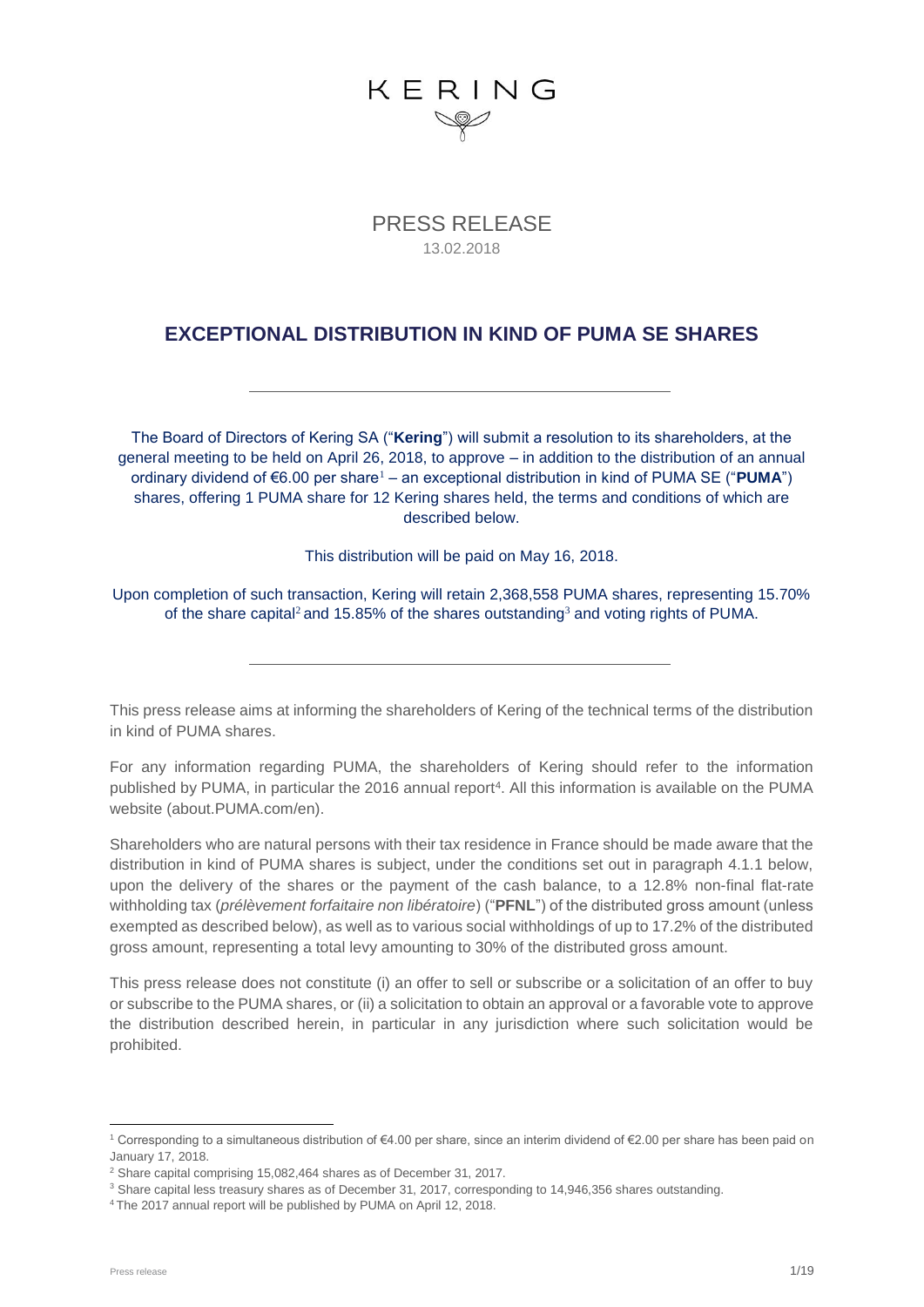#### *United States of America*

Shares and other securities may not be offered, sold or transferred in the United States of America without registration or an exemption from registration requirements pursuant to the U.S. Securities Act of 1933, as amended. The PUMA shares included in the distribution in kind have not been, nor will be registered in the United States of America under the U.S. Securities Act of 1933, as amended, and the distribution in kind of PUMA shares by Kering has not been approved or rejected by the U.S. Securities and Exchange Commission (the "**SEC**") or any other commission of a State of the United States of America and neither these commissions nor the SEC have reviewed the accuracy or adequacy of this press release. Any representation to the contrary may be considered a criminal offense in the United States of America.

#### *Member states of the European Economic Area*

This press release is not a prospectus or any other offering document pursuant to Directive 2003/71/EC (and any amendments thereto) and cannot be considered as containing all the information that a prospective investor may need for the purposes of evaluating a possible investment in Kering or PUMA or that would be required to be included in a prospectus prepared in accordance with the requirements of Directive 2003/71/EC (and any amendments thereto).

#### **1. TERMS OF THE DISTRIBUTION IN KIND**

#### **1.1. Characteristics of the distribution in kind**

Kering currently holds – through one of its 100% held subsidiaries – 12,891,834 PUMA shares representing, based on the number of shares and voting rights comprising the PUMA share capital as of December 31, 2017, 85.48% of PUMA share capital and 86.25% of its shares outstanding and voting rights. PUMA shares are fully paid up ordinary shares of the same class, listed on the regulated markets of Frankfurt and Munich under ISIN code DE0006969603.

In addition to the distribution of an annual ordinary dividend of  $6.00$  per share<sup>5</sup>, an exceptional distribution in kind of 10,523,276 PUMA shares (out of the 12,891,834 PUMA shares held by Kering<sup>6</sup>) offering 1 PUMA share for 12 Kering shares held (the "**Distribution in Kind**") will be proposed to the shareholders of Kering at the general meeting to be held on April 26, 2018. Upon completion of this transaction, Kering will retain 2,368,558 PUMA shares, representing 15.70% of the share capital and 15.85% of the shares outstanding and voting rights of PUMA, on the assumption that there is no adjustment of the distribution ratio.

The Distribution in Kind will be paid on May 16, 2018 with an ex-date on May 14, 2018.

The shareholders of Kering entitled to receive the Distribution in Kind (the "**Beneficiaries of the Distribution in Kind**") will be those whose shares have been recorded in the accounts in their name at the end of the trading day preceding the date of payment, i.e., May 15, 2018 (after taking into account orders executed during the day of May 11, 2018 and delivered on May 15, 2018). In the case of a division of the shares' ownership, the beneficiary of the Distribution in Kind will be the beneficial owner (*usufruitier*), unless otherwise agreed. The shareholders of Kering should contact their regular advisor on those questions. Kering shares held in treasury on May 15, 2018 will not be eligible for the Distribution in Kind.

1

<sup>5</sup> Corresponding to a simultaneous distribution of €4.00 per share, since an interim dividend of €2.00 per share has been paid on January 17, 2018.

<sup>&</sup>lt;sup>6</sup> PUMA shares currently indirectly held by Kering will be transferred to Kering prior to Kering's general meeting so that Kering directly holds such shares at the date of the general meeting.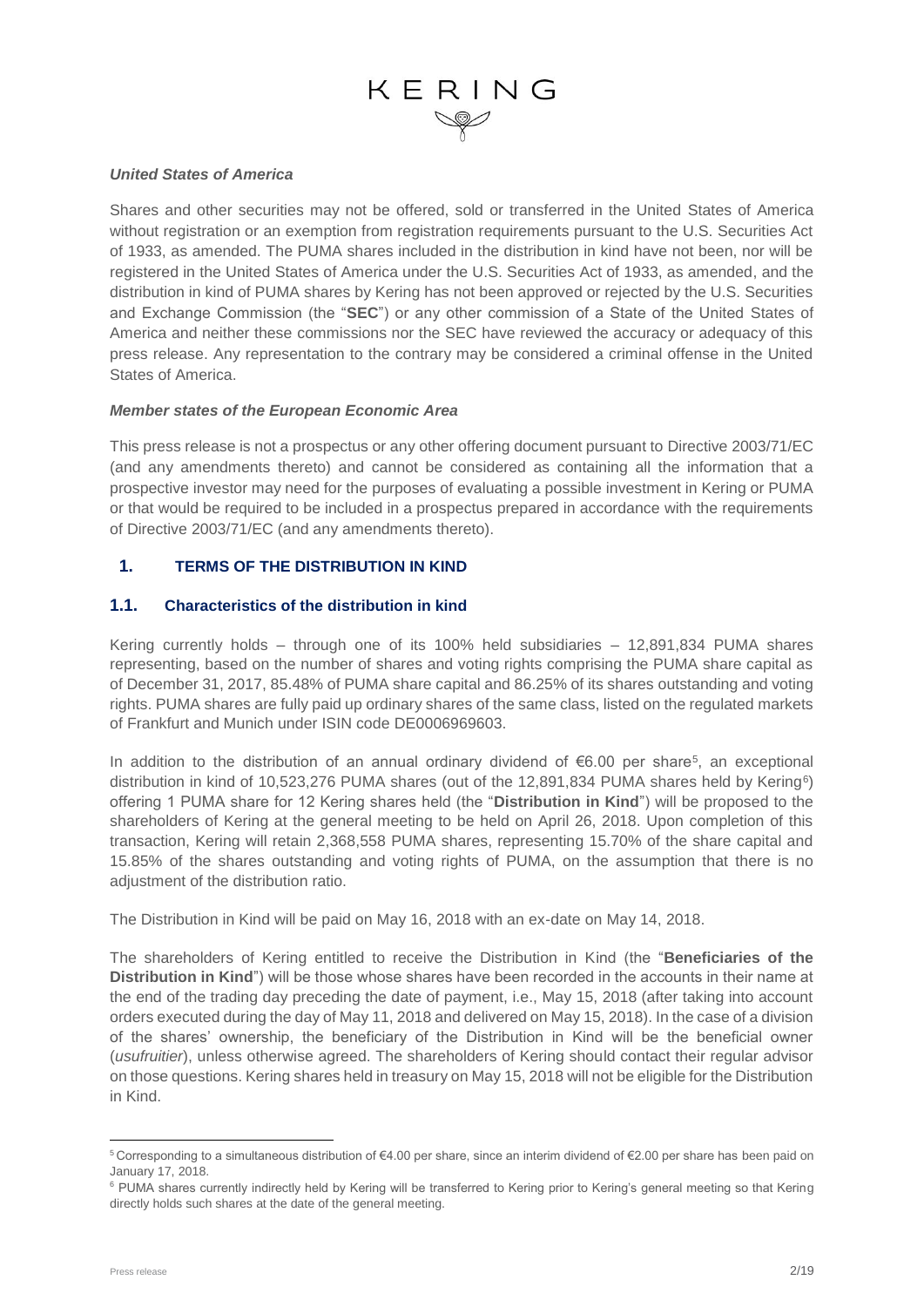The amount corresponding to the Distribution in Kind (i) will be determined by using the PUMA opening share price on May 16, 2018, on the Frankfurt stock exchange, and (ii) will not exceed the financial year's result and retained earnings, in accordance with current laws and regulations, less the amount of the distribution of an annual ordinary dividend of €6.00 per share (representing a net total amount of €5,570 million as of December 31, 2017<sup>7</sup> ). In the event that the Distribution in Kind amount exceeds this authorized cap, the Board of Directors of Kering will have all powers to adjust the aforementioned distribution ratio so that the amount distributed does not exceed such cap; this would be the case if the PUMA opening share price on the Frankfurt stock exchange on the payment date would exceed €529.28 on the basis of a distributable amount of €5,570 million and assuming that 10,523,276 PUMA shares are distributed. In the event that the ratio for the Distribution in Kind is adjusted, Kering will publish a press release on the morning of the payment date, once the PUMA opening share price on the Frankfurt stock exchange is known.

Rights forming fractional shares shall neither be tradable nor assignable. As a consequence, if the allocation to which a shareholder is entitled is not, due to the distribution ratio, a whole number of PUMA shares (i.e. a holding of Kering shares lower than 12 or which does not correspond to a multiple of 12), the shareholder shall receive the number of PUMA shares immediately below this number, together with a cash payment for the balance, the amount of which will be calculated *pro rata* the price at which the shares corresponding to the fractional shares will have been sold. Shareholders with less than 12 Kering shares as of May 15, 2018 will therefore solely receive a payment in cash. For illustrative purposes only and assuming that the PUMA shares corresponding to its fractional shares will be sold at a price of €363<sup>8</sup> per share:

a shareholder with 8 Kering shares would not receive any PUMA shares but solely a balance cash payment of a gross amount of  $\epsilon$ 242, equivalent to 8 x (1/12) x  $\epsilon$ 363;

a shareholder with 23 Kering shares would receive 1 PUMA share and a balance cash payment of a gross amount of €332.75, equivalent to (23-12) x (1/12)  $x \in 363$ .

The amount corresponding to the Distribution in Kind, i.e., the number of PUMA shares distributed (whether they are delivered to the shareholders of Kering or sold due to fractional shares) multiplied by the opening share price on May 16, 2018 on the Frankfurt stock exchange, shall be charged first to the financial year's result and, for any surplus, to the retained earnings.

Assuming there is no adjustment of the distribution ratio, Kering will retain following the Distribution in Kind 2,368,558 PUMA shares, representing 15.70% of the share capital and 15.85% of the shares outstanding and voting rights of PUMA (on the basis of the number of shares and voting rights comprising PUMA's share capital as of December 31, 2017).

Kering and Artémis S.A. undertake to retain their stake in PUMA for six and twelve months, respectively, from the payment date of the Distribution in Kind<sup>9</sup>. Kering and Artémis S.A. declare that they will act in concert vis-a-vis PUMA post-completion of the Distribution in Kind. Moreover, Kering reserves the possibility to purchase PUMA shares post-completion of the Distribution in Kind depending on market conditions.

<sup>1</sup> <sup>7</sup> On the basis of the financial statements approved by the Board of Directors of Kering on February 12, 2018.

<sup>8</sup> The theoretical share price used for the examples above (i.e. €363 per PUMA share) is the PUMA closing share price on December 29, 2017.

<sup>9</sup> This undertaking, in relation to Kering, will concern the PUMA shares held by Kering post-Distribution in Kind, i.e., 15.70% of the share capital and 15.85% of the shares outstanding and voting rights of PUMA.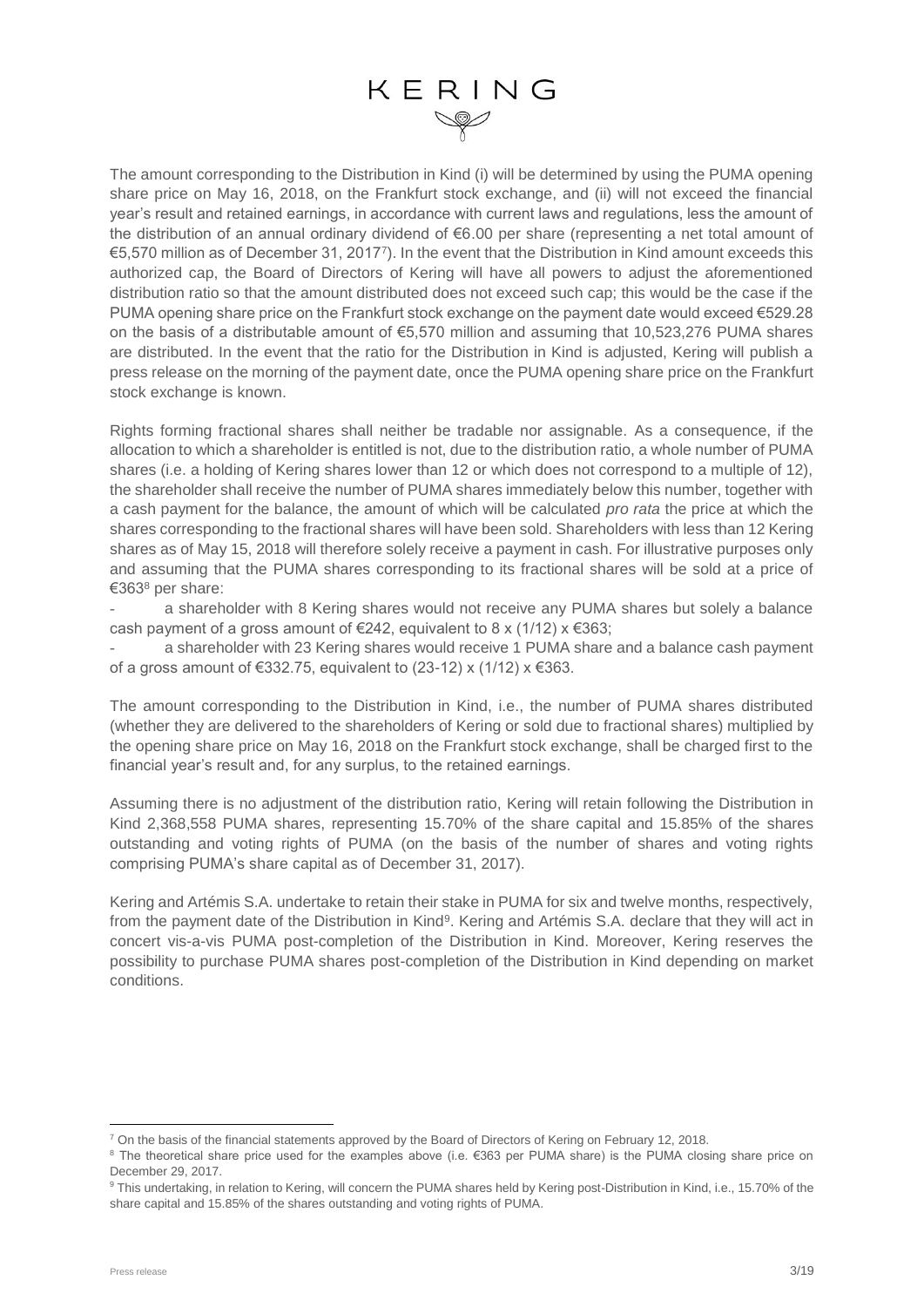#### **1.2. Timetable for the Distribution in Kind**

The indicative timetable for the Distribution in Kind is the following:

| March 19, 2018 | Publication of the first notice (avis de réunion) in the BALO convening<br>the general meeting of Kering      |
|----------------|---------------------------------------------------------------------------------------------------------------|
| March 30, 2018 | Publication of the second notice (avis de convocation) in the BALO<br>convening the general meeting of Kering |
| April 26, 2018 | General meeting of Kering approving the Distribution in Kind                                                  |
| May 14, 2018   | Ex-date for the Distribution in Kind                                                                          |
| May 16, 2018   | Payment of Kering's cash dividend for the 2017 financial year and of the<br>Distribution in Kind              |

#### **2. IMPACT OF THE DISTRIBUTION IN KIND ON KERING'S CONSOLIDATED EQUITY, NET PROFIT AND NET DEBT**

#### **2.1. Impact of the Distribution in Kind on the consolidated shareholders' equity (Group share)**

On the payment date, the Distribution in Kind will lead to a reduction in Kering's consolidated shareholders' equity (Group share) equal to (i) the number of distributed PUMA shares multiplied by the PUMA opening share price at Frankfurt on the payment date of the Distribution in Kind, and (ii) a capital gain or loss (net of current and deferred taxes) realized on the sale of the distributed PUMA shares and (iii) a capital gain or loss (net of deferred taxes) resulting from the revaluation at market value of the interest retained in PUMA.

The impact of this transaction on Kering's consolidated shareholders' equity (Group share) compared to the figure recorded for Kering's consolidated shareholders' equity (Group share) in the consolidated balance sheet as of December 31, 2017, can therefore be summarized as follows:

|                                                     | Number of shares<br>outstanding | Shareholders' equity<br>(Group share) (in $\epsilon$<br>millions) | Shareholders' equity<br>per share (group<br>share) (in $\epsilon$ per<br>share) |
|-----------------------------------------------------|---------------------------------|-------------------------------------------------------------------|---------------------------------------------------------------------------------|
| Situation as of<br>$31/12/2017^{(1)}$               |                                 | 11,948.2                                                          | 94.6                                                                            |
| Impact of the Distribution<br>in Kind $(2)$         |                                 | (3,564.0)                                                         | (28.2)                                                                          |
| Impact of the revaluation<br>of the retained shares | $126,279,322^{(3)}$             | 59.8                                                              | 0.5                                                                             |
| Situation post-<br>Distribution in Kind             |                                 | 8,444.0                                                           | 66.9                                                                            |

(1) On the basis of Kering's consolidated financial statements approved by the Board of Directors on February 12, 2018.

(2) The PUMA share price on the payment date used in the table above for illustration purposes is the PUMA closing share price on December 29, 2017, i.e. €363 per PUMA share.

(3) Number of shares comprising Kering's share capital.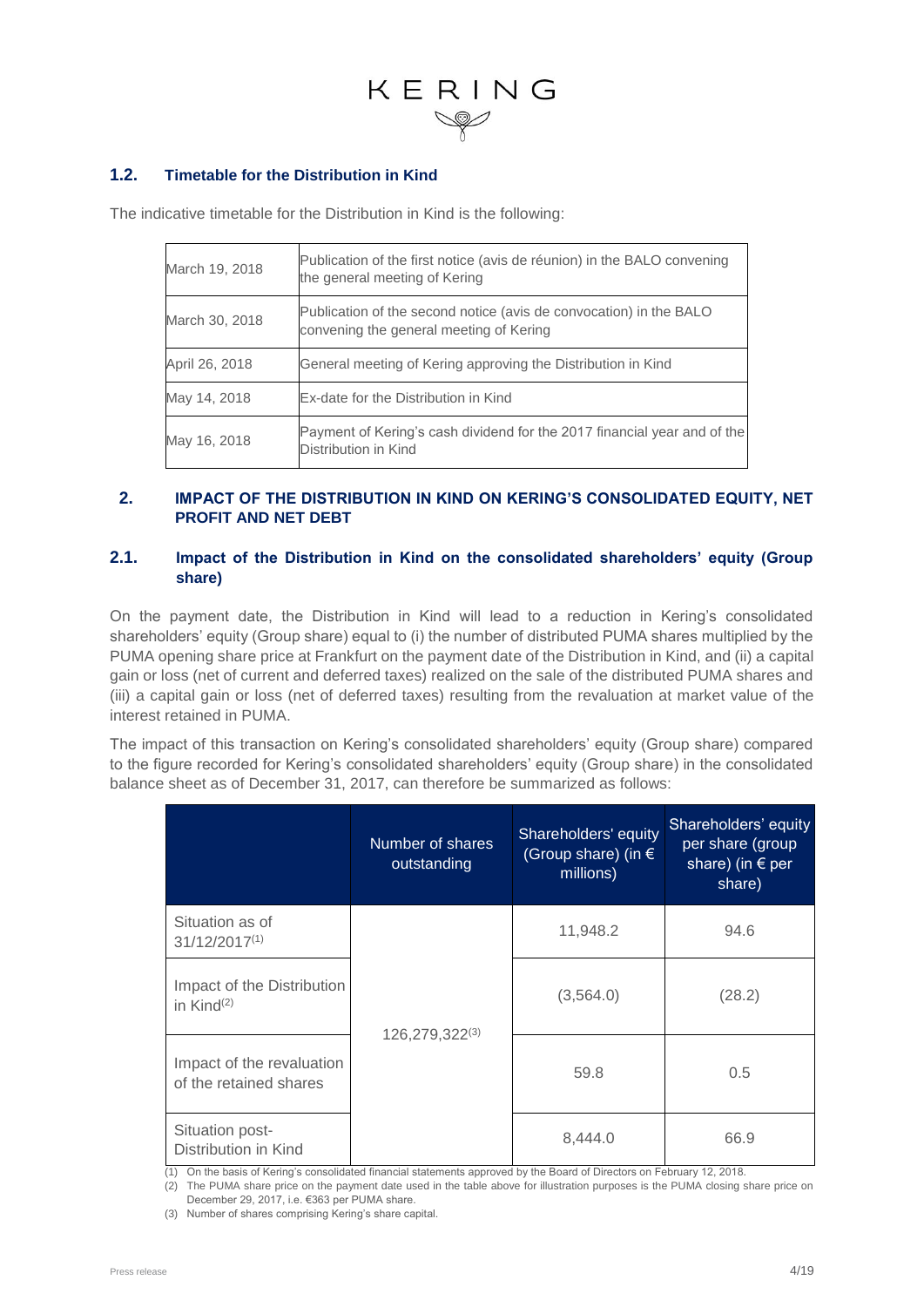#### **2.2. Impact of the Distribution in Kind on Kering consolidated net profit (Group share)**

The Distribution in Kind will lead to a capital gain or loss on sale (net of current and deferred taxes) being recorded in the consolidated financial statements as of June 30, 2018, equal to (i) the number of distributed PUMA shares multiplied by the PUMA opening share price at Frankfurt on the payment date of the Distribution in Kind, less (ii) the consolidated cost of the PUMA shares distributed. The loss of control of PUMA resulting from this Distribution in Kind will also lead to a capital gain or loss (net of deferred taxes) being recorded in the consolidated financial statements as of June 30, 2018, as a consequence of the revaluation at market value of the interest retained in PUMA.

By way of example, on the basis of the PUMA closing share price on December 29, 2017, the consolidated capital gain would amount to €325.5 million pre-tax and €316.2 million post-tax.

Moreover, the Distribution in Kind will result in the loss of PUMA's contribution to the consolidated net profit (see paragraph 2.4 below).

#### **2.3. Impact of the Distribution in Kind on Kering's consolidated net debt**

The impact of the loss of control of PUMA on the Group's cash position and net financial debt will be the exit from the perimeter of PUMA's net financial debt, a cash outflow relating to the current tax payable in the event of a capital gain on sale, in accordance with the tax provisions applicable in France to tax treatment of long-term capital gains, and a cash outflow relating to the transaction-related fees.

#### **2.4. 2017 pro forma financial information post-payment of the Distribution in Kind**

The 2017 pro forma financial information set out in Schedule A and the corresponding main pro forma consolidated ratio set out in the table below have been prepared to reflect the impact that the Distribution in Kind would have had on Kering's consolidated financial statements if the Distribution in Kind had occurred on December 31, 2017 regarding the balance sheet and on January 1st, 2017 regarding the profit and loss statement (except for the capital gain/loss on sale).

This pro forma financial information has been prepared based on the 2017 consolidated financial statements under IFRS rules as adopted by the European Union and in accordance with the provisions of Appendix II of the European Prospectus Regulation, recommendations issued by ESMA (ex-CSR) in February 2005, as well as recommendation 2013-08 of the *Autorité des Marchés Financiers* on pro forma financial information. This pro forma financial information will be presented in a dedicated section of the 2017 reference document of Kering, accompanied by an ad hoc report by the statutory auditors.

The pro forma financial information is provided for illustrative purposes only and, as such, is not representative of the results and the financial position of the Kering group that would have been observed had the Distribution in Kind occurred on December 31, 2017.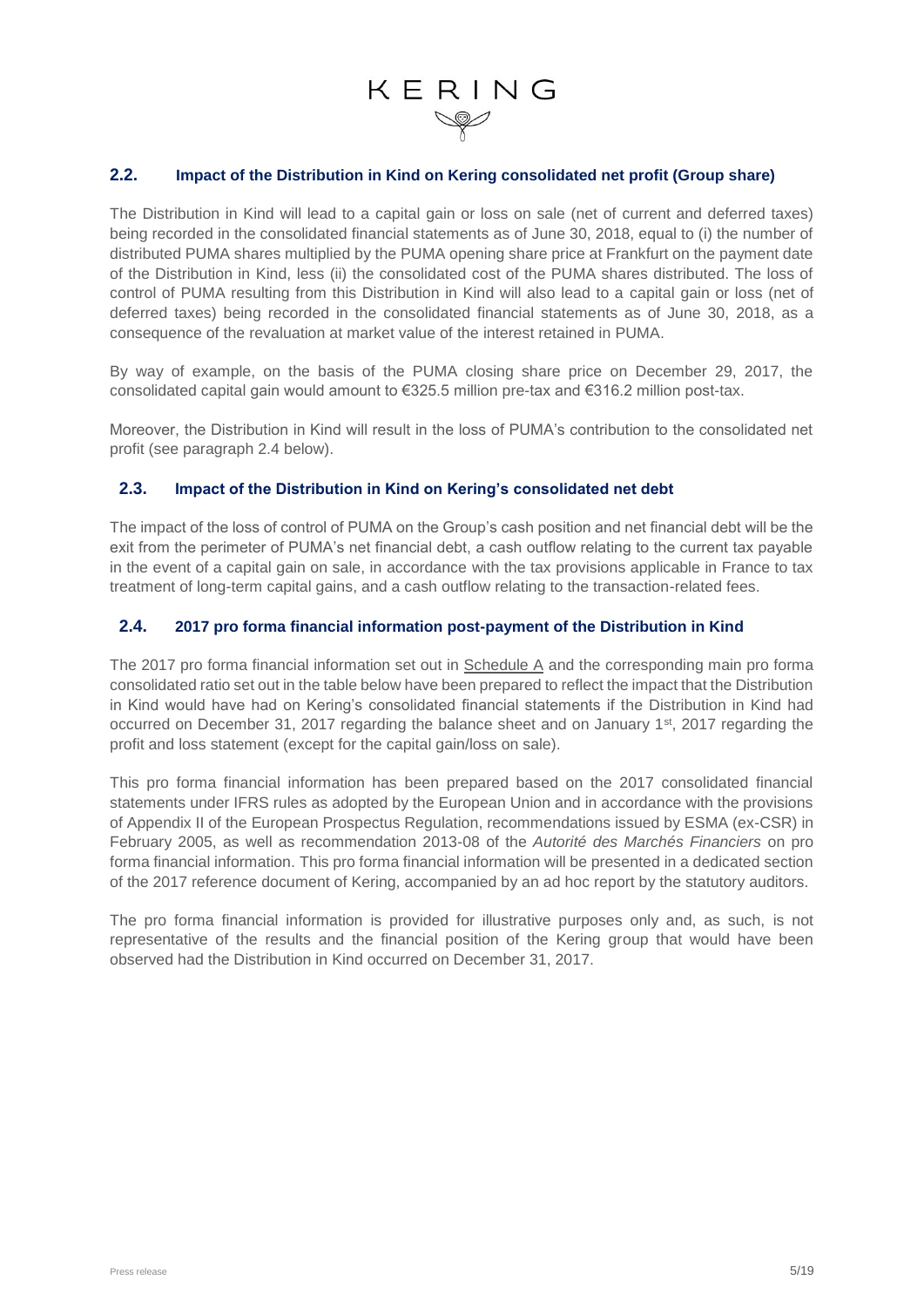| At 31/12 (in $\epsilon$ millions)                                                                                           | 2017 Reported | 2017 Pro forma <sup>*</sup> |
|-----------------------------------------------------------------------------------------------------------------------------|---------------|-----------------------------|
| Revenue                                                                                                                     | 15,478        | 11,326                      |
| Recurring operating income                                                                                                  | 2,948         | 2,704                       |
| Recurring operating margin (%)                                                                                              | 19.0%         | 23.9%                       |
| <b>EBITDA</b>                                                                                                               | 3,464         | 3,150                       |
| EBITDA Margin (%)                                                                                                           | 22.4%         | 27.8%                       |
| Earnings per share attributable to<br>owners of the parent (from<br>continuing operations excluding<br>non-recurring items) | 15.89€        | 14.88€                      |
| Operating free cash-flow                                                                                                    | 2,318         | 2,195                       |
| Conversion rate (as % of<br>EBITDA)                                                                                         | 66.9%         | 69.7%                       |
| Net financial debt                                                                                                          | 3,049         | 3,402                       |
| Net financial debt / EBITDA (x)                                                                                             | 0.9x          | 1.1x                        |

(\*) Kering without PUMA

#### **3. PAYMENT OF THE DISTRIBUTION IN KIND**

The payment transactions for the Distribution in Kind will start from May 16, 2018 under the conditions set forth below.

The bank responsible for centralizing the transactions in connection with the Distribution in Kind is CACEIS Corporate Trust, 14 rue Rouget de Lisle – 92130 ISSY LES MOULINEAUX ("**CACEIS**").

For the Beneficiaries of the Distribution in Kind holding Kering shares in bearer form (*au porteur*) or in registered accounts (*au nominatif administré*):

- CACEIS will transfer to, via EUROCLEAR France, each financial intermediary (i) on May 16, 2018, the whole number of PUMA shares corresponding to the overall balance by applying the distribution ratio of 12 Kering shares registered in the accounts maintained by the financial intermediary for 1 PUMA share and (ii) as from mid-June, 2018 at the earliest, the cash amount allocated to such financial intermediary, the amount of which will depend on the sale price of the shares corresponding to fractional shares post-allocation to the financial intermediaries of the PUMA shares corresponding to multiples of 12 Kering shares;
- each of the financial intermediaries will then transfer to each of its clients (i) the whole number of PUMA shares corresponding to multiples of 12 Kering shares registered in the name of the relevant client and (ii) the cash amount allocated to this client, the amount of which will depend on the sale price of the shares corresponding to fractional shares postallocation to its clients of the PUMA shares corresponding to multiples of 12 Kering shares.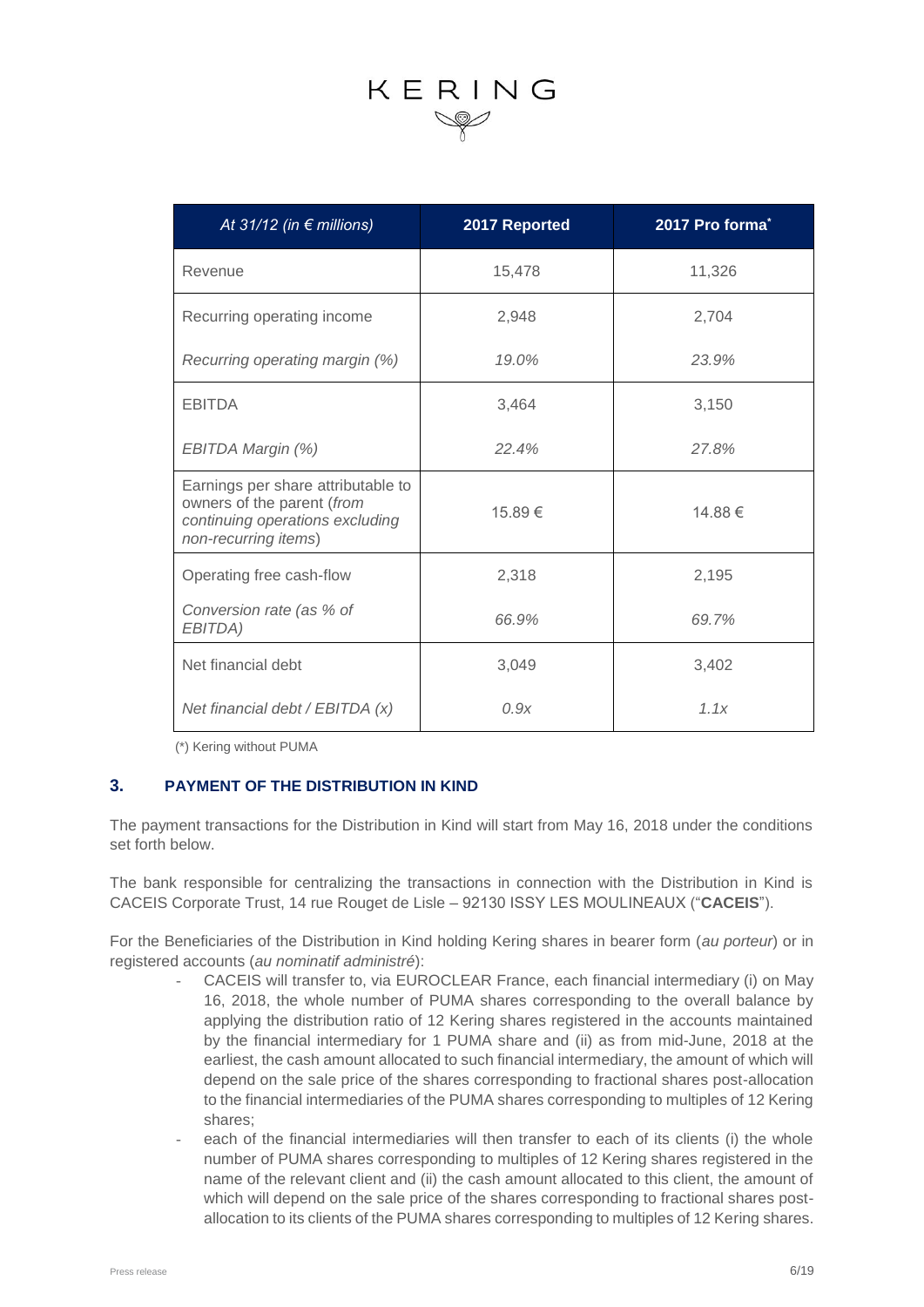For Beneficiaries of the Distribution in Kind with pure registered (*au nominatif pur*) Kering shares:

- on May 16, 2018, CACEIS, in its capacity as register custodian, will transfer to each of the Beneficiaries of the Distribution in Kind's account the PUMA shares corresponding to multiples of 12 pure registered (*au nominatif pur*) Kering shares held by the relevant Beneficiary of the Distribution in Kind (in a register created for the purpose of the operation);
- on May 16, 2018, each relevant Beneficiary of the Distribution in Kind will be informed by a letter of the terms and conditions of the allocation of PUMA shares;
- each relevant Beneficiary of the Distribution in Kind shall communicate to CACEIS the details of the account in which the PUMA shares shall be transferred;
- subject to the payment to CACEIS of the social withholdings and/or the non-final flat-rate withholding tax or the withholding tax due under the Distribution in Kind, CACEIS will transfer to (i) each of the Beneficiaries of the Distribution in Kind's account (the details of which will have been previously provided to CACEIS) the PUMA shares corresponding to multiples of 12 pure registered (*au nominatif pur*) Kering shares held by the relevant Beneficiary of the Distribution in Kind and (ii), as from mid-June, 2018 at the earliest, each of the Beneficiaries of the Distribution in Kind's account the net amount of cash allocated to him, where applicable, the amount of which will depend on the sale price of the shares corresponding to fractional shares post-allocation to the Beneficiaries of the Distribution in Kind of the PUMA shares corresponding to multiples of 12 Kering shares.

The Beneficiaries of the Distribution in Kind shall pay to the paying agent the social withholdings and/or the PFNL or the withholding tax due under the Distribution in Kind, it being specified that the Distribution in Kind will be made simultaneously with the distribution of a cash dividend for an amount of €6 per share<sup>10</sup>.

The Beneficiaries of the Distribution in Kind should seek the advice of their financial institution in the event that the amount of the cash dividend would not be sufficient to cover the social withholdings and/or the PFNL and/or the withholding tax due by a shareholder.

Shareholders wishing to sell the PUMA shares received in the context of the Distribution in Kind should contact their financial intermediary.

To the extent that the PUMA shares are not listed on Euronext Paris, Kering will consider the possibility to put in place a sale facility process to allow the shareholders of Kering wishing to sell the PUMA shares received in the context of the Distribution in Kind to do so on the German stock exchanges.

#### **4. TAX TREATMENT OF THE DISTRIBUTION IN KIND<sup>11</sup>**

The following description summarizes certain French tax consequences, under applicable laws and regulations currently in force, that may apply to Kering shareholders as a result of the Distribution in Kind.

This information constitutes only a short summary of the applicable tax provisions under currently applicable legislation, and is provided for information purposes only. The rules described below are subject to change and new laws or regulations could be retroactive or apply to the current calendar or fiscal year.

1

<sup>10</sup> Representing a simultaneous distribution of €4 per share, since an interim dividend of €2 per share has been paid on January 17, 2018.

 $11$  The fractional shares will be subject to the same tax treatment as described herein.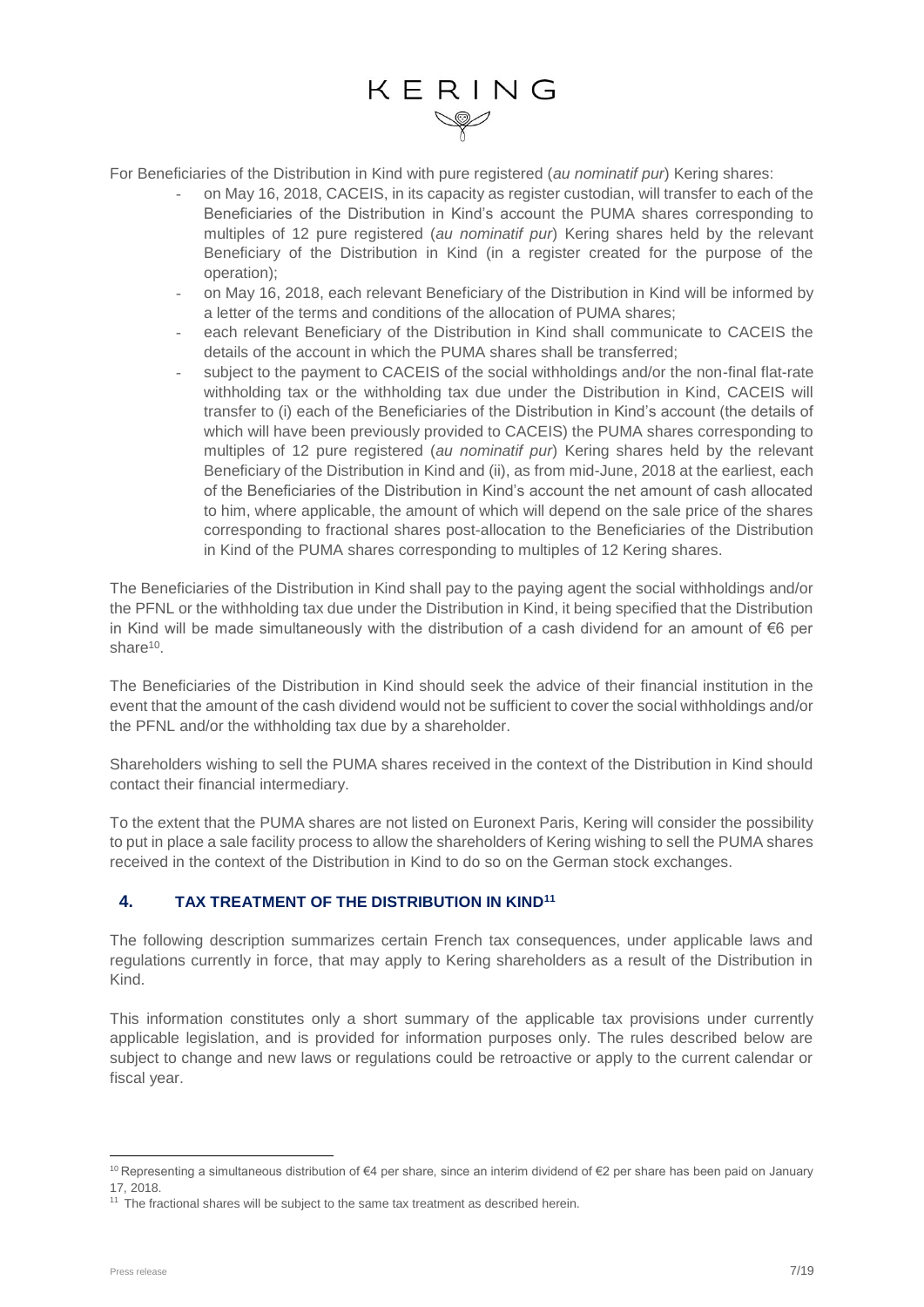The tax information below does not constitute a comprehensive description of all tax impacts that may apply to Kering shareholders as a result of the Distribution in Kind.

Kering shareholders should seek advice from their usual tax advisor on the tax consequences of their particular circumstances.

Moreover, persons who are not French tax residents must refer to (i) the provisions of the applicable tax treaty concluded between their own State of residence and France; (ii) the provisions of French tax legislation; and (iii) the legislation of their State of residence and/or nationality that may apply to them so that they may determine their applicable tax regime. These persons should seek advice from their usual tax advisor regarding the applicable tax treatment for the Distribution in Kind.

The Distribution in Kind of PUMA's shares is subject to the same tax treatment as the one applicable to the cash dividend traditionally paid by Kering to its shareholders, as decided by its annual general meeting.

The taxable amount of the Distribution in Kind of PUMA's shares, received by the shareholders, shall be equal to the fair market value of the PUMA's shares distributed on the payment date of the Distribution in Kind.

Considering the listing of PUMA on the German market, the amount of the taxable Distribution in Kind at the level of each shareholder shall be determined by using the PUMA's opening share price on the German stock market on the payment date of the Distribution in Kind.

#### **4.1. Shareholders whose tax residence is located in France**

The attention of the individual shareholders who have their tax residence in France is brought to the fact that the Distribution in Kind is subject, under the conditions set out in paragraph 4.1.1 below, at the time of the delivery of the shares or of the payment of the cash balance, to a PFNL at a rate of 12.8% assessed on the gross amount distributed (unless they are exempted as described below), as well as to various social contributions at the rate of 17.2% assessed on the gross amount distributed, leading to a total levy amounting to 30% of the gross amount distributed. The sums shall be made available to the paying agent prior to the delivery of the shares or to the payment of the cash balance. If applicable, the paying agent will be able to sell the number of PUMA shares necessary to pay the relevant taxes. The shareholders of Kering should seek the advice of their financial intermediary to be informed of the applicable process.

#### **4.1.1 Individual shareholders with personal holdings of Kering who do not professionally engage in securities transactions**

#### *12.8% Withholding*

As from January 1st, 2018, pursuant to Article 117-quater of the French General Tax Code ("**FGTC**"), subject to the exceptions referred to below, individual shareholders having their tax residence in France are subject to a PFNL at a rate of 12.8% on the gross amount of distributed income (*revenu distribué*). This withholding is made by the paying agent of the income, if it is located in France. When the paying agent of the income is established outside of France, the income is declared and the corresponding payment made within the first 15 days of the month following the one of the payment, either by the taxpayer him/herself or by the paying agent, when that entity (i) is established in a Member State of the European Union or in another Member State of the European Economic Area that has concluded with France an agreement on administrative assistance with a view to combatting tax fraud and evasion, and (ii) has received instructions to that effect from the taxpayer.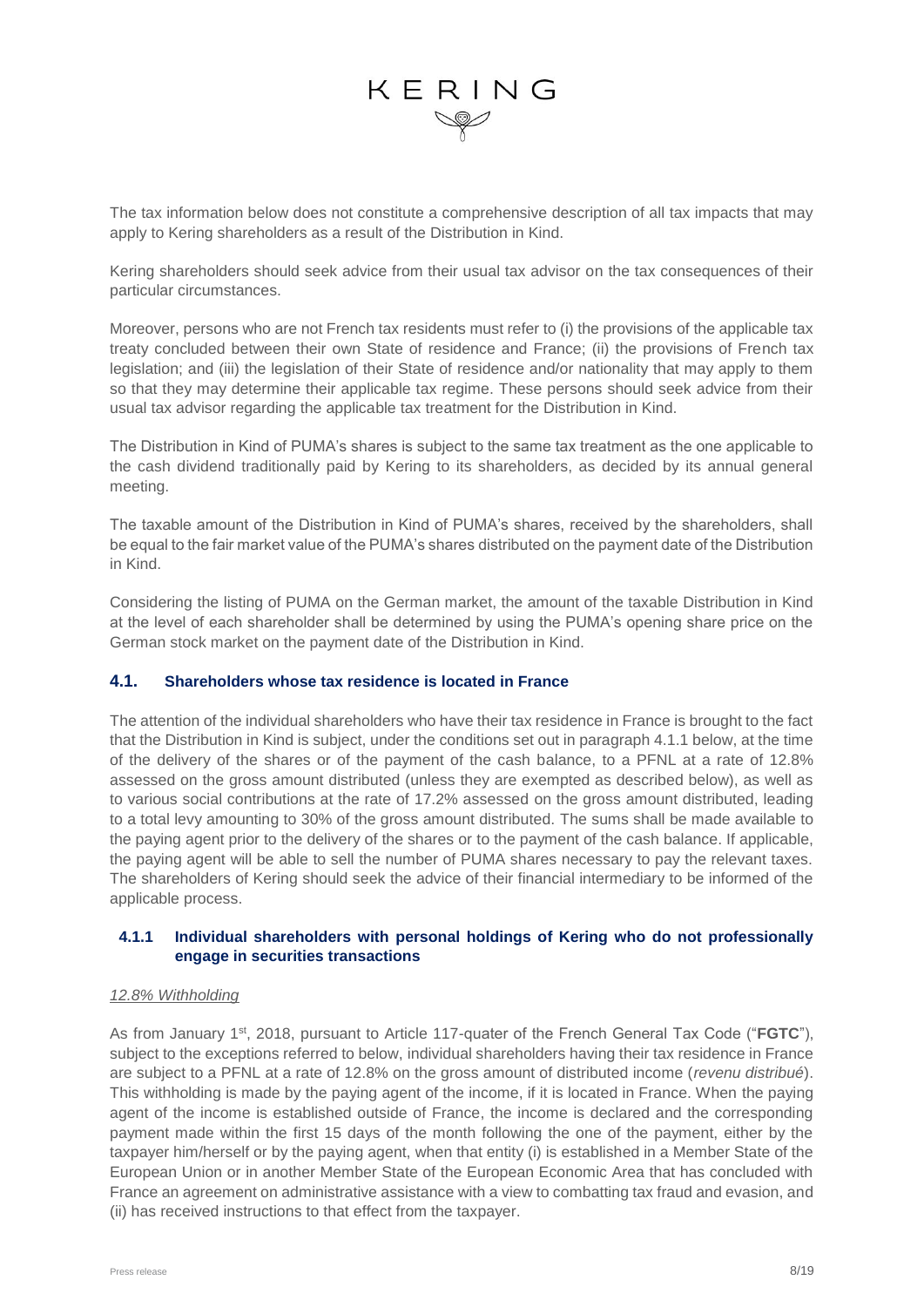However, individual shareholders belonging to a tax household whose reference fiscal income (*revenu fiscal de référence*) for the penultimate tax year, as defined in 1° of IV of Article 1417 of the CGI, is lower than €50,000 for taxpayers who are single, divorced or widowed, or €75,000 for taxpayers subject to joint taxation, may request an exemption from this withholding under the terms and conditions of Article 242-quater of the FGTC. They may do so by providing to the paying agent no later than November 30 of the year preceding the year of the payment of the distributed income a sworn statement that the reference fiscal income shown on the tax notice issued in respect of the penultimate year preceding the year of payment was below the above-mentioned taxable income thresholds.

When the paying agent is established outside France, only individual shareholders belonging to a tax household whose reference fiscal income of the penultimate year, as defined in 1° of IV of Article 1417 of the FGTC, is equal or superior to the amounts mentioned in the previous paragraph are subject to this tax.

The 12.8% withholding tax does not apply to income related to shares held in French share savings plans (*Plan d'Epargne en Actions –* "**PEA**").

#### *Individual income tax*

The final amount to be paid upon a dividend distribution is determined on the basis of the items mentioned in the declaration of income subscribed the year following the year in which the income was obtained.

As from January 1st, 2018, pursuant to 1 of Article 200 A of the FGTC, dividends are, in principle, subject to income tax at the 12.8% single flat-rate withholding tax (*prélèvement forfaitaire unique – "***PFU***"*).

Pursuant to Article 193 of the FGTC, the PFNL at the rate of 12.8% may be credited against the income tax due in respect of the year during which it was paid. Where it exceeds the income tax due, the exceeding amount shall be refunded. As a consequence of the alignment of the rates of the PFU and PFNL, individual income tax is now withheld at source.

As from January 1, 2018, pursuant to 2 of Article 200 A of the FGTC, by way of derogation to the application of the PFU, taxpayers having an interest may, subject to an explicit, global and irrevocable election, be subject to personal income tax under a progressive scale. Pursuant to Article 158 of the FGTC, dividends must be included in the shareholder's global taxable income as portfolio income (*revenu de capitaux mobiliers*) in respect of the year during which they are received. The option is exercised each year when filing the tax return and no later than the time limit for filing the tax return. The dividends then benefit from an unlimited tax allowance of 40% on the amount of distributed income ("40% Allowance").

If the Kering shares are held in a French savings plan (**PEA**), the dividends and similar distributed income are exempt from the income tax, subject to complying with the terms and conditions specific to the PEA.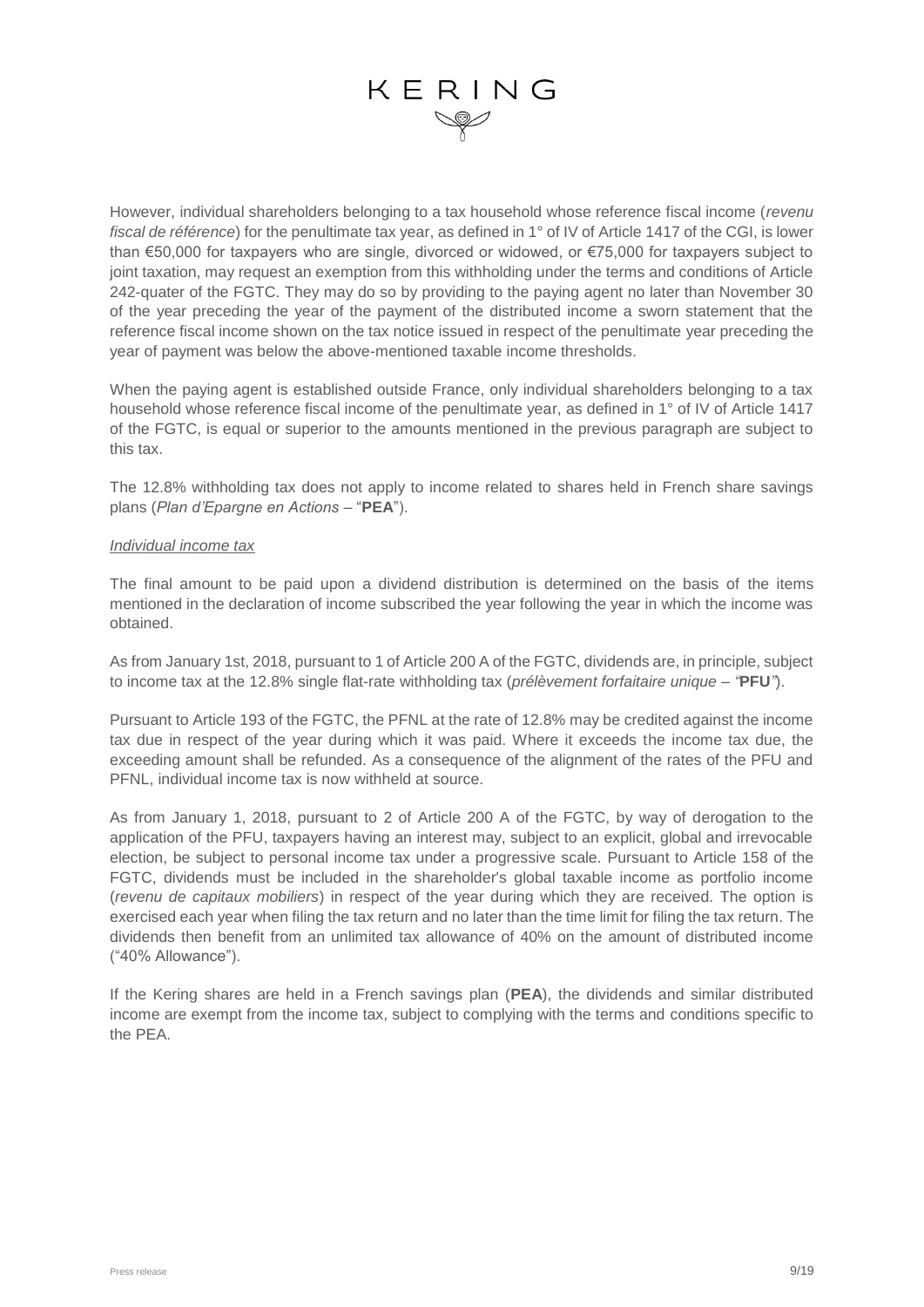#### *Social contributions*

In addition, whether the PFNL at the rate of 12.8% is applicable or not, the gross amount of income distributed by Kering (before application of the 40% Allowance when the shareholder has elected for taxation under a progressive scale) will also be subject to social contributions at a global rate of 17.2%, broken down as follows:

- general social contribution (*contribution sociale généralisée,* "**CSG**") at the rate of 9.9% ;
- social debt repayment contribution (*contribution pour le remboursement de la dette sociale* "**CRDS**") at the rate of 0.5% ;
- social levy at the rate of 4.5%;
- additional contribution on the social levy at the rate of 0.3% ; and
- solidarity levy at the rate of 2%.

Such social contributions are not tax deductible from the income subject to the PFU. For income subject upon election to personal income tax under a progressive scale, the CSG is deductible up to 6.8% from the taxable income of the year of its payment.

Shareholders should consult their usual tax advisor to determine reporting obligations and payment rules that may apply to them in respect of the PFNL at the rate of 12.8% and the social contributions.

#### *Exceptional contribution on high income earners*

Pursuant to Article 223-sexies of the FGTC, taxpayers subject to individual income tax are liable for a contribution based on the amount of the tax household's reference fiscal income as defined in 1° of IV of Article 1417 of the FGTC, without any application of the quotient rules defined in Article 163-0 A of the FGTC. The defined reference income includes the distributed income and dividends received by the relevant taxpayers (before the 40% Allowance in case of election for the progressive scale). This contribution is calculated by applying the following rates:

- 3% of the portion of reference fiscal income exceeding €250,000 and lower than or equal to €500,000 for single, widowed, separated or divorced taxpayers, and the portion of taxable income exceeding €500,000 and lower than or equal to €1,000,000 for taxpayers subject to joint taxation ;
- $4\%$  of the portion of reference fiscal income exceeding  $€500,000$  for single, widowed, separated or divorced taxpayers, and the portion of taxable income exceeding €1,000,000 for taxpayers subject to joint taxation.

#### **4.1.2 Legal entities subject to corporate income tax (under standard rules)**

#### *Legal entities without the status of a parent company (*société mère*) in France*

Legal entities, other than those having parent company (*société mère*) status within the meaning of Article 145 of the FGTC, should include the dividends and distributed income received in their taxable income subject to the standard corporate tax rate (currently 33 1/3% or 28%). The following additional contributions may also apply: (i) a 3.3% social contribution based on the corporate income tax charge, after a deduction of up to €763,000 for each twelve-month period (Article 235-ter ZC of the FGTC), (ii) for the companies (x) whose turnover is above  $\epsilon$ 1,000,000,000 and (y) whose fiscal year ends no later than December 30, 2018, an exceptional contribution that would be calculated at the maximum rate of 15% of the corporate income tax, and (iii) for the companies  $(x)$  whose turnover is above €3 billion and (y) whose fiscal year ends no later than December 30, 2018, an additional contribution to the exceptional contribution that would be calculated at the maximum rate of 15% of the corporate income tax.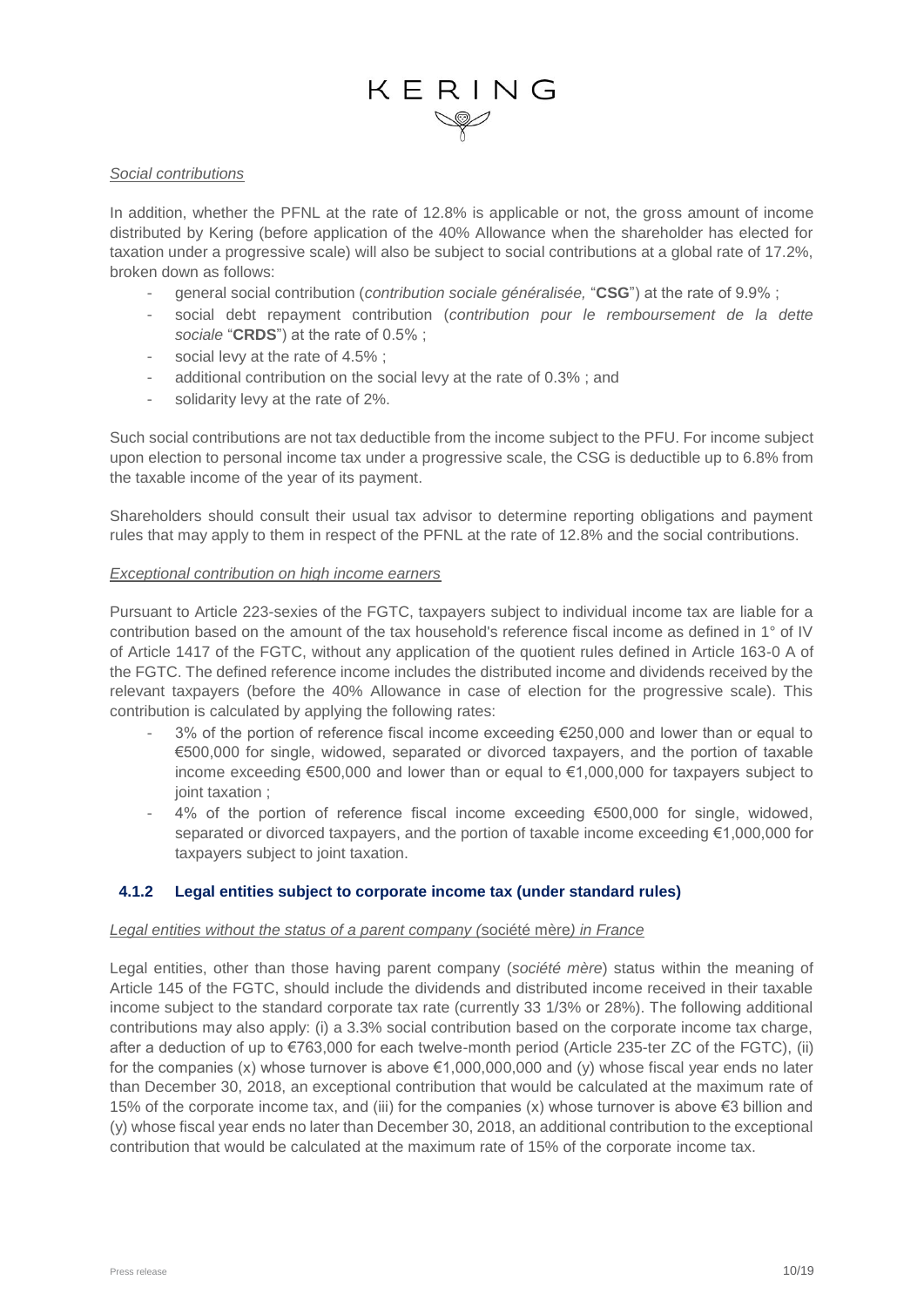However, pursuant to Article 219 I-b of the FGTC, for legal entities having an annual turnover of less than €7,630,000 (excluding taxes), and whose share capital is entirely paid up and at least 75% continuously held throughout the relevant fiscal year by individuals or by a company satisfying all these conditions, the corporate income tax rate is set at 15% for the first €38,120 of taxable income for each twelve-month period. In addition, these legal entities are exempted from the aforementioned 3.3% social contribution.

#### *Legal entities qualifying as a parent company (*société mère*) in France*

Legal entities holding at least 5% of Kering's share capital, and which meet the conditions provided under Articles 145 and 216 of the FGTC, may benefit, upon election, from a dividend and distributed income exemption under the parent subsidiary regime. Article 216 I of the FGTC provides, however, for the inclusion, in the taxable income subject to corporate income tax at the standard rate of the beneficiary, of a service charge set at 5% of total proceeds from the shares, tax credits included.

#### **4.1.3 Other shareholders**

Kering shareholders that are subject to a tax regime different from those described hereinabove, in particular those taxpayers whose securities trading goes beyond mere portfolio asset management or who have recorded their shares as assets in their commercial balance sheet, should consult their own tax advisor to determine the provisions that apply to their particular circumstances.

#### **4.2. Shareholders whose tax residence is located outside of France**

Under French legislation currently in force and subject to the application of any international tax treaties, the following provisions summarize some French tax consequences that may apply to investors (i) who are not French tax residents within the meaning of Article 4 B of the FGTC or whose registered office is located outside France and (ii) whose ownership of shares is not related to a fixed base or a permanent establishment subject to taxation in France.

Such investors must, however, verify, with their usual tax advisor, the tax treatment that applies to their specific circumstances and, moreover, comply with the tax laws in force in their State of residence and/or nationality.

Subject to the provisions of any applicable international tax treaties and the exceptions listed below, the gross amount of distributed income will, in principle, be subject to a withholding tax, withheld by the paying agent, when the tax residence or the registered office of the beneficial owner is located outside France. Consequently, the sums corresponding to the withholding tax amounts shall be made available to the paying agent prior to the delivery of the shares or to the payment of the cash balance. If applicable, the paying agent will be able to sell the number of PUMA shares necessary to pay the relevant taxes. The shareholders of Kering should seek the advice of their financial intermediary to be informed of the applicable process.

Subject to what is set forth below and to completing the appropriate formalities, the rate of this withholding tax is set at (i) 12.8% by Article 187 1 2° of the FGTC with respect to individual beneficiaries, (ii) 15% when the beneficiary is a non-profit organization having its registered office in a Member State of the European Union or in another Member State of the European Economic Area that has concluded with France a tax treaty which includes an administrative assistance provision with a view to combatting tax fraud and evasion, that would be taxed according to the treatment referred to in Article 206-5 of the FGTC if it had its registered office in France and that meets the criteria provided for by paragraphs 580 et seq. of the administrative guidelines BOI-IS-CHAMP-10-50-10-40-20130325; and (iii) 30% in all other cases.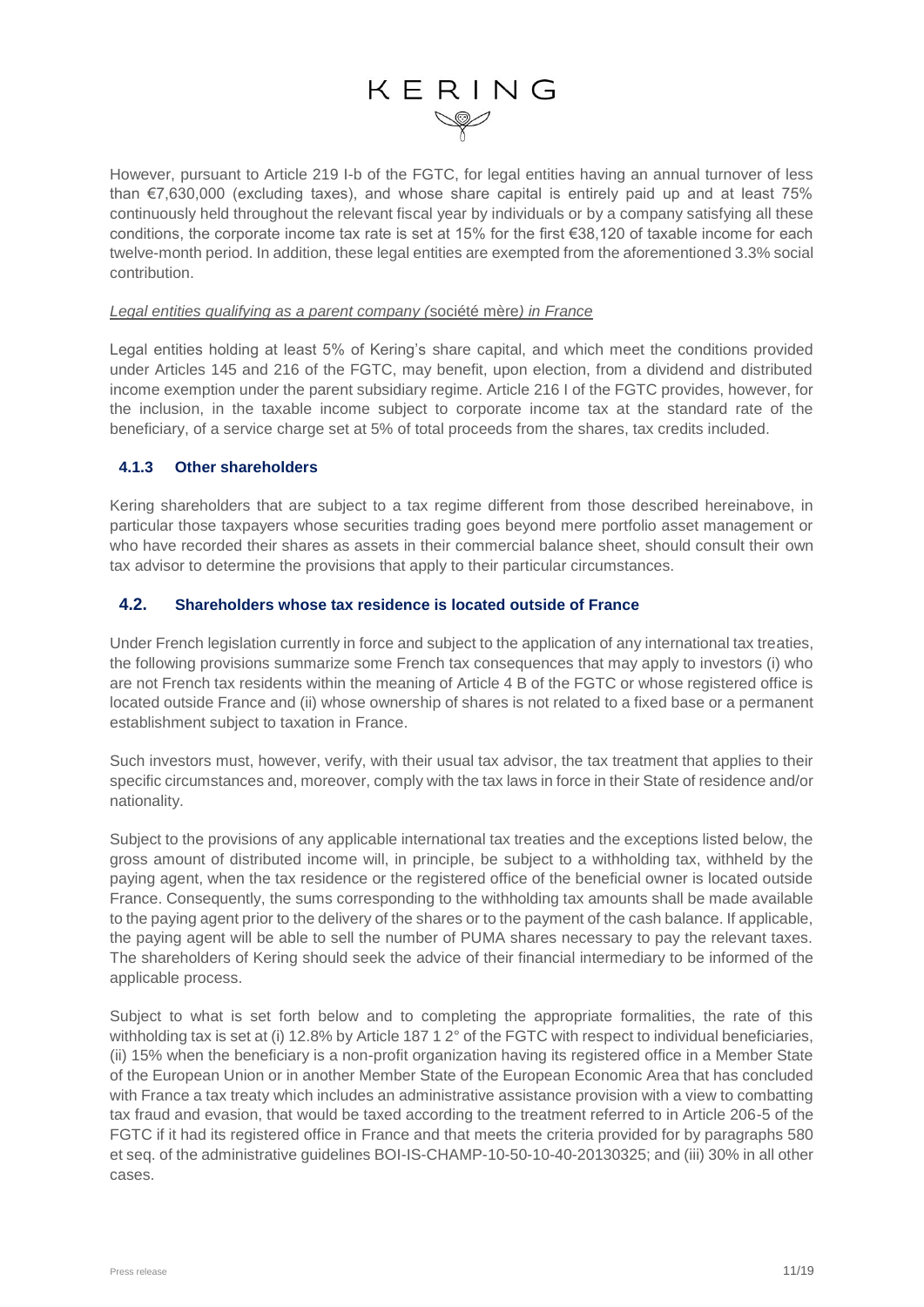Moreover, regardless of the localization of the beneficiary's tax residence or registered office, the income distributed by Kering outside France to a "non-cooperative" State or territory, as defined by Article 238- 0 A of the FGTC, will be subject to a withholding tax at a rate of 75%. The list of non-cooperative States and territories is published by ministerial order and updated annually. The list as at January 1, 2016 was updated by the ministerial order dated April 8, 2016 (Official Journal dated April 10, 2016) and includes the following States and territories: Botswana, Brunei, Guatemala, Nauru, Marshall Islands, Niue and Panama. Investors that may be impacted by such measure and those who are domiciled or established in a non-cooperative State or territory should seek the advice of their usual tax advisor to determine the tax treatment applicable to them.

Shareholders that are legal entities having their place of effective management in a Member State of the European Union may benefit from a withholding tax exemption, if they hold at least 10% of Kering's share capital, and otherwise meet all the conditions of Article 119-ter of the FGTC. Moreover, subject to meeting the conditions specified in the administrative guidelines BOI-RPPM-RCM-30-30- 20-40- 20160607, legal entities that hold at least 5% of Kering's share capital may benefit from a withholding tax exemption, under certain conditions, if their place of effective management is located either in a Member State of the European Union, or in another Member State of the European Economic Area that has concluded with France a tax treaty which includes an administrative assistance provision with a view to combatting tax fraud and evasion.

Furthermore, and subject to the payment in a non-cooperative State or territory as defined in Article 238- 0 A of the FGTC, the withholding tax is not applicable pursuant to Article 119 bis 2 of the FGTC to dividends distributed to collective investment undertakings governed by foreign law, located in a Member State of the European Union or another State that has concluded with France a convention on administrative assistance with a view to combatting tax fraud and evasion and which satisfy the following two conditions:

- raising capital from a certain number of investors with the purpose of investing it in a fiduciary capacity on behalf of such investors, pursuant to a defined investment policy;
- having features similar to those required of collective undertakings governed by French law under section 1, paragraphs 1, 2, 3, 5 et 6 of sub-section 2, sub-section 3, or sub-section 4 of section 2 of Chapter IV of the 1st Title of Book II of the French Monetary and Financial Code (*Code monétaire et financier*).

The conditions of this exemption are set forth in detail in the official bulletin of public finances (*bulletin officiel des finances publiques*) dated June 7, 2017 (BOI-RPPM-RCM-30-30-20-70-20170607).

The withholding tax may be reduced or even eliminated pursuant to tax treaties signed by France. It is, moreover, the responsibility of Kering shareholders to consult their usual tax advisor to determine whether they are likely to qualify for a reduction to or exemption from the withholding tax by virtue of the above principles or provisions of international tax treaties, and to determine the formalities to be complied with to benefit from these treaties, including those provided for by BOI-INT-DG-20-20-20-20- 20120912 relating to the "standard" or "simplified" procedure for the reduction of or exemption from the withholding tax.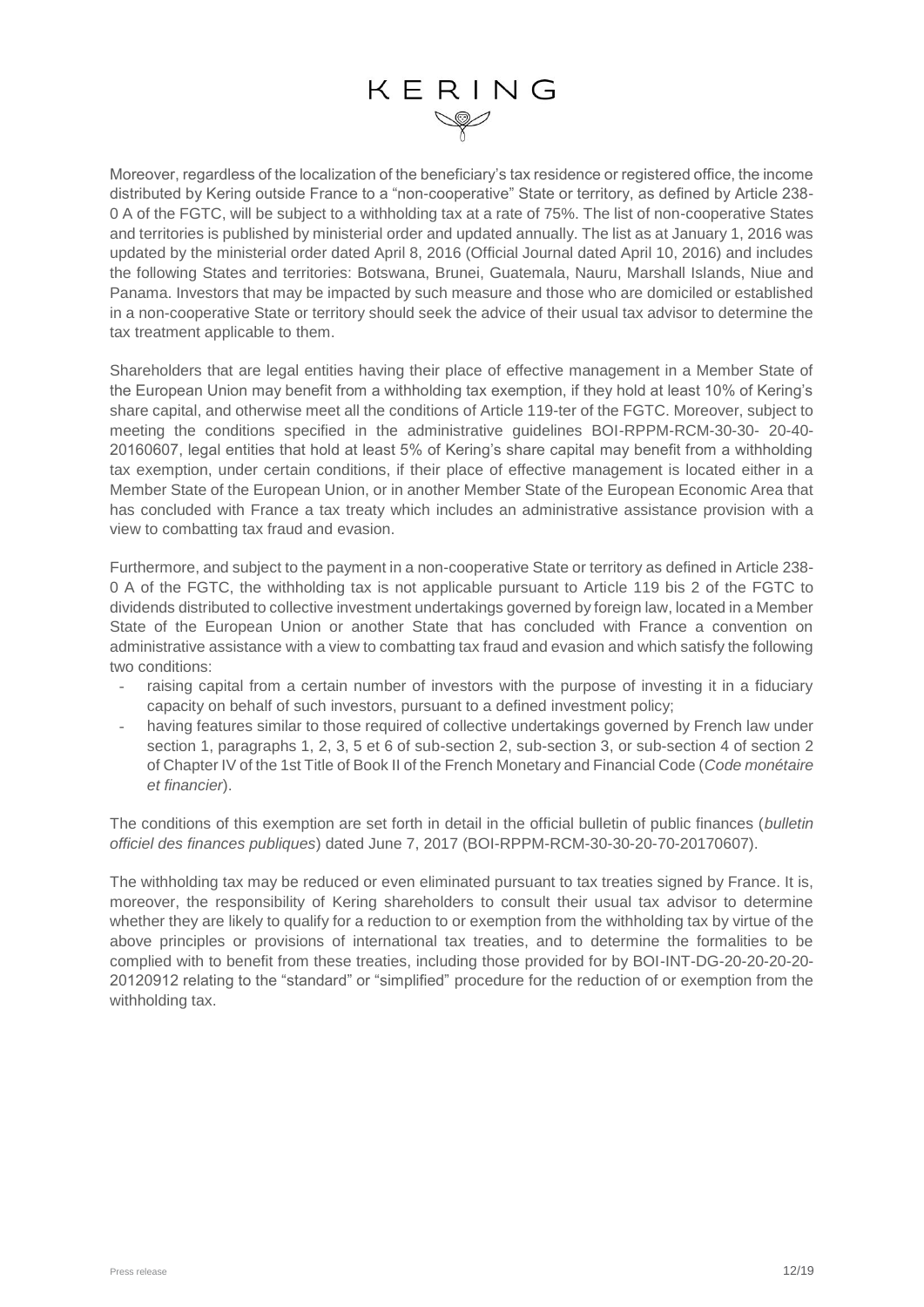#### **5. RISK FACTORS**

The following risk factors should be carefully considered.

#### **5.1. Specific risk factors in relation to the Distribution in Kind**

The main risk factors in relation to the Distribution in Kind are set forth below. The shareholders of Kering should be aware that the list of risks set out below is not exhaustive and that other risks unknown or which are not considered as of the date of this press release as likely to have an adverse effect on the Distribution in Kind may exist:

- in the event that the Distribution in Kind exceeds the cap set by Kering's general meeting, the Board of Directors would have to adjust the distribution ratio so that the amount distributed does not exceed such cap; this would be the case if the PUMA opening share price on the Frankfurt stock exchange on the payment date would exceed €529.28 based on a distributable amount of €5,570 million;
- the PUMA shares corresponding to fractional shares will be sold. Moreover, the shareholders of Kering may sell all or part of the PUMA shares received in the context of the Distribution in Kind, in particular those who are subject to the PFNL, social withholdings and, as the case may be, withholding taxes. The PUMA share price could therefore be subject to a downward pressure;
- the PUMA share price may decrease post-Distribution in Kind;
- tax laws and regulations may change in an adverse manner in comparison to the current tax system.

#### **5.2. Risk factors related to PUMA and its business**

For a description of the main risks in relation to PUMA and its business, the shareholders of Kering should refer to PUMA's 2016 annual report.

#### *About Kering*

*A global Luxury group, Kering develops an ensemble of luxury houses in fashion, leather goods, jewelry and watches: Gucci, Bottega Veneta, Saint Laurent, Alexander McQueen, Balenciaga, Brioni, Christopher Kane, McQ, Stella McCartney, Tomas Maier, Boucheron, Dodo, Girard-Perregaux, Pomellato, Qeelin and Ulysse Nardin. Kering is also developing the Sport & Lifestyle brands PUMA, Volcom and Cobra. By 'empowering imagination', Kering encourages its brands to reach their potential, in the most sustainable manner.*

*The Group generated revenue of €15.5 billion in 2017 and had more than 44,000 employees at year end. The Kering share is listed on Euronext Paris (FR 0000121485, KER.PA, KER.FP).*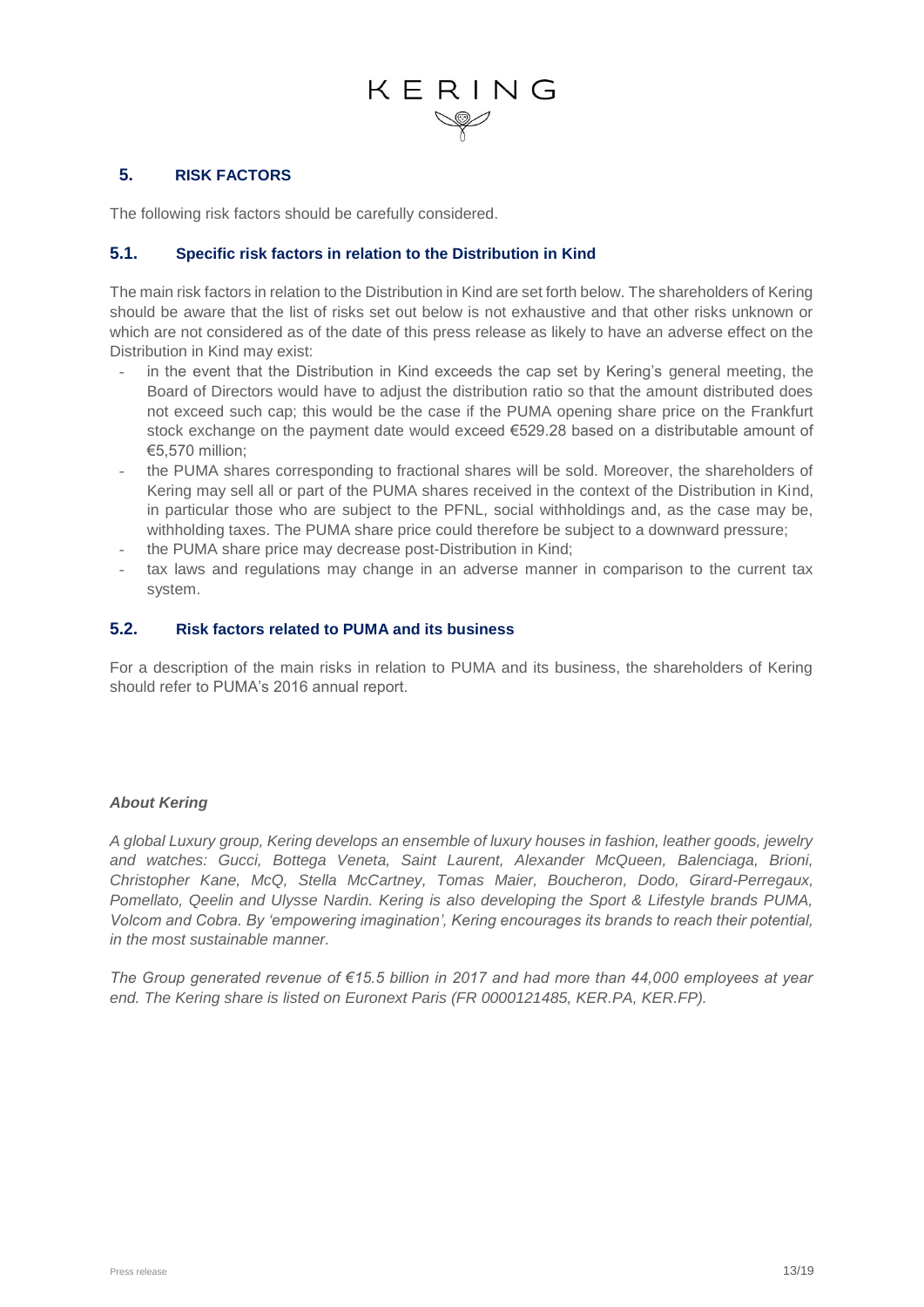#### **Contacts**

**Press**

Emilie Gargatte +33 (0)1 45 64 61 20 [emilie.gargatte@kering.com](mailto:emilie.gargatte@kering.com) Astrid Wernert +33 (0)1 45 64 61 57 [astrid.wernert@kering.com](mailto:astrid.wernert@kering.com)

#### **Analysts/investors**

| <b>Claire Roblet</b> | +33 (0) 1 45 64 61 49 | claire.roblet@kering.com |
|----------------------|-----------------------|--------------------------|
| Laura Levy           | +33 (0) 1 45 64 60 45 | laura.levy@kering.com    |

[www.kering.com](http://www.kering.com/) Twitter: @KeringGroup LinkedIn: Kering Instagram: @kering\_official YouTube: KeringGroup

*d'Angelin & Co. and Rothschild are acting as financial advisors to Kering.*

*J.P. Morgan, Berenberg, BNP Paribas and Goldman Sachs International are acting as Joint Distribution Managers in the context of the proposed Distribution in Kind.*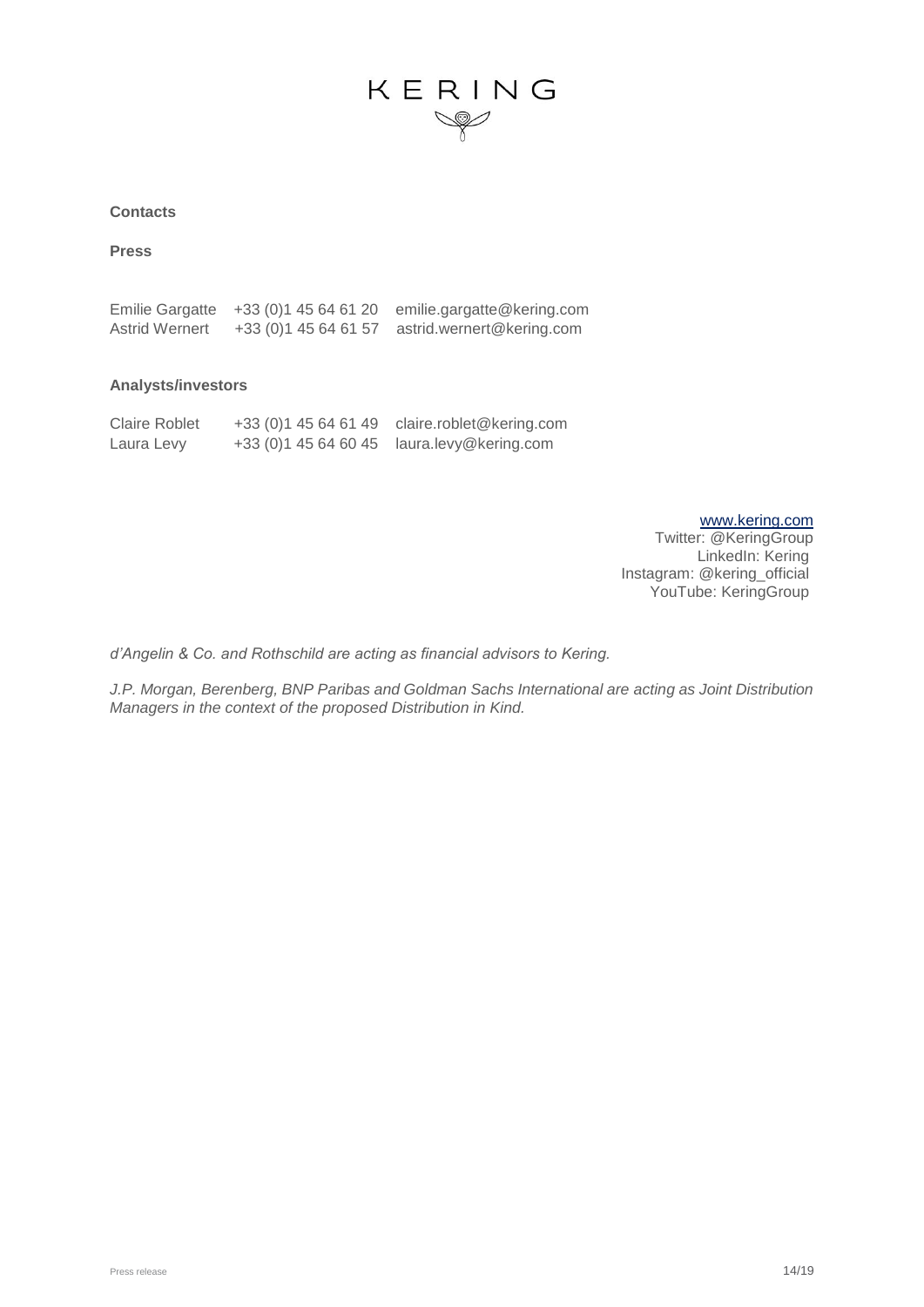#### **Schedule A** 2017 pro forma financial information

On January 11, 2018, Kering's Board of Directors has decided to submit to its shareholders at its annual general meeting to be held on April 26, 2018, the project to distribute in kind 70.40% of PUMA SE ("PUMA") shares outstanding, out of the 86.25% currently owned by the Group as of December 31, 2017. Following the transaction, Kering would retain 2,368,558 PUMA shares, or 15.85% of PUMA's shares outstanding and voting rights. This distribution in kind will be paid on May 16, 2018 with an ex-date on May 14, 2018.

The Kering Group has prepared pro forma financial information to present an economic view of the Group reflecting the future loss of control over PUMA following the distribution of this dividend in kind.

This pro forma financial information has been prepared based on the 2017 consolidated financial statements under IFRS rules as adopted by the European Union and in accordance with the provisions of Appendix II of the European Prospectus Regulation, recommendations issued by ESMA (ex-CSR) in February 2005, as well as recommendation 2013-08 of the Autorité des Marchés Financiers on pro forma financial information. This pro forma financial information will be presented in a dedicated section of the 2017 Reference Document, accompanied by an ad hoc report by the Statutory Auditors.

This pro forma financial information is set out below for illustrative purposes only. As such it is not necessarily representative of the financial position or performance that would have been reported if the loss of control had taken place before the envisaged date. Similarly, it does not purport to be indicative of Kering's financial position or performance in any future period.

The objective of this pro forma financial information is to simulate the impacts of the loss of control over PUMA on the consolidated income statement, the consolidated statement of comprehensive income, the consolidated statement of financial position and the consolidated statement of cash flows:

- The consolidated income statement and the consolidated statement of comprehensive income entirely exclude PUMA contribution for the full year 2017. However, the capital gain arising from the loss of control over PUMA and the revaluation of the interest retained in PUMA following the transaction have been valued as of December 31, 2017, net of related current and deferred taxes;
- The consolidated statement of financial position excludes all assets and liabilities related to PUMA as of December 31, 2017. Only the 15.85% stake retained in PUMA has been presented in non-current assets at its fair value as of December 31, 2017 (based on PUMA share price as of December 29, 2017, i.e. €363);
- The consolidated statement of cash flows entirely excludes PUMA contribution for the full year 2017. Besides, the consolidated statement of cash flows and the consolidated statement of financial position do not consider any cash outflow related to the mentioned restatements;
- 2017 pro forma earnings per share have been calculated based on above-mentioned assumptions.

This distribution in kind, and the resulting loss of control over PUMA, will have the following impacts on Kering SA consolidated financial statements as of June 30, 2018:

- The recognition of a capital gain or loss net of current and deferred taxes equal to (i) the number of PUMA shares distributed, multiplied by the PUMA share price as of May 16, 2018, the dividend payment date, less (ii) the share in the consolidated net carrying amount of PUMA as of this date, including transaction fees net of tax;
- The recognition of a capital gain or loss net of deferred taxes as a result of remeasuring the interest retained in PUMA at the opening price for PUMA shares as of May 16, 2018.

The capital gain presented in the pro forma financial information as shown hereinafter is based on the PUMA share price as of December 29, 2017 (i.e. €363) and the consolidated net carrying amount of PUMA as of December 31, 2017. The net capital gain or loss which will be effectively recognized upon dividend payment on May 16, 2018, will depend on the PUMA share price at that date, and the changes in the net carrying amount of PUMA between December 31, 2017, and May 16, 2018, including the impact of foreign exchange rate fluctuations to which PUMA is exposed conducting its business.

For example, based on the PUMA share price as of December 29, 2017 and the consolidated net carrying amount of PUMA as of December 31, 2017, the net capital gain realised would total €316.2 million. However, taking into account PUMA share price volatility in January 2018, the net capital gain or loss would fluctuate as shown below:

| <b>PUMA share price</b><br>from 01/01/2018 to 01/31/2018 | Net capital gain (loss)<br>(in $\epsilon$ millions) |
|----------------------------------------------------------|-----------------------------------------------------|
| High: €363.50 (01/05/2018)                               | 322.4                                               |
| Average: €341.54                                         | 51.0                                                |
| Low: €318.50 (01/12/2018)                                | (233.8)                                             |

The future classification and accounting treatment applicable to the interest retained in PUMA recorded within non-current assets will be determined based on PUMA's governance arrangements, to be finalised upon completion of the operation:

- In accordance with IFRS 9 applicable as of January 1, 2018, if no significant influence can be demonstrated, the interest retained in PUMA will be shown within "Available-for-sale financial assets" and remeasured to fair value, either directly against equity (other comprehensive income) or against financial income/loss, until that interest is sold;
- If significant influence can be demonstrated, the interest retained in PUMA will be shown within "Investments in equity-accounted companies" for an amount relating to the Group's share in equity and net income.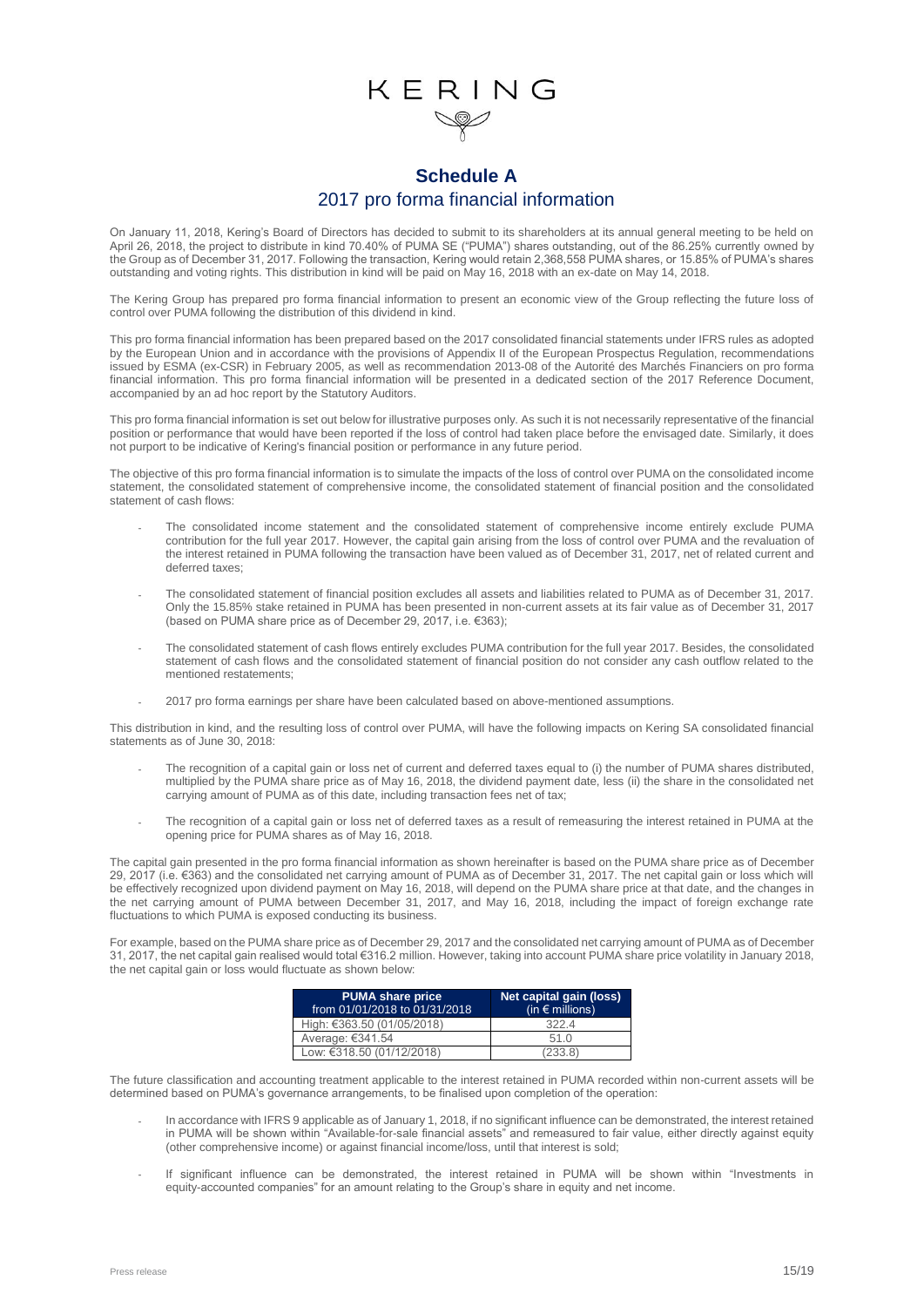#### **2017 pro forma consolidated income statement**

| (in $\epsilon$ millions)                                    | 2017<br>Reported       | <b>PUMA</b><br>contribution | <b>Distribution of</b><br><b>PUMA</b> shares<br>70.40% | <b>Revaluation of</b><br><b>PUMA</b> shares<br>15.85% | Other<br>adjustments <sup>(1)</sup> | 2017<br>Pro forma      |
|-------------------------------------------------------------|------------------------|-----------------------------|--------------------------------------------------------|-------------------------------------------------------|-------------------------------------|------------------------|
| <b>CONTINUING OPERATIONS</b>                                |                        |                             |                                                        |                                                       |                                     |                        |
| Revenue<br>Cost of sales                                    | 15,477.7<br>(5, 344.7) | (4, 151.7)<br>2,208.1       |                                                        |                                                       |                                     | 11.326.0<br>(3, 136.6) |
| Gross margin                                                | 10,133.0               | (1,943.6)                   |                                                        |                                                       |                                     | 8,189.4                |
| Payroll expenses                                            | (2,443.6)              | 545.6                       |                                                        |                                                       |                                     | (1,898.0)              |
| Other recurring operating income and expenses               | (4,741.4)              | 1,154.1                     |                                                        |                                                       | (0.5)                               | (3,587.8)              |
| Recurring operating income                                  | 2,948.0                | (243.9)                     |                                                        |                                                       | (0.5)                               | 2,703.6                |
| Other non-recurring operating income<br>and expenses        | (241.7)                | (1.6)                       | 261.8                                                  | 62.3                                                  | 1.3                                 | 82.1                   |
| <b>Operating income</b>                                     | 2,706.3                | (245.5)                     | 261.8                                                  | 62.3                                                  | 0.8                                 | 2,785.7                |
| Finance costs, net                                          | (242.6)                | 15.0                        |                                                        |                                                       |                                     | (227.6)                |
| Income before tax                                           | 2,463.7                | (230.5)                     | 261.8                                                  | 62.3                                                  | 0.8                                 | 2,558.1                |
| Corporate income tax                                        | (591.0)                | 50.1                        | (6.3)                                                  | (2.6)                                                 | (0.3)                               | (550.1)                |
| Share in earnings (losses) of equity-accounted<br>companies | (2.0)                  | (1.6)                       |                                                        |                                                       | (0.4)                               | (4.0)                  |
| Net income from continuing operations                       | 1,870.7                | (182.0)                     | 255.5                                                  | 59.7                                                  | 0.1                                 | 2.004.0                |
| o/w attributable to owners of the parent                    | 1,791.2                | (128.6)                     | 255.5                                                  | 59.7                                                  | 0.1                                 | 1,977.9                |
| o/w attributable to non-controlling interests               | 79.5                   | (53.4)                      |                                                        |                                                       |                                     | 26.1                   |
| <b>DISCONTINUED OPERATIONS</b>                              |                        |                             |                                                        |                                                       |                                     |                        |
| Net loss from discontinued operations                       | (5.6)                  | $\overline{a}$              |                                                        |                                                       |                                     | (5.6)                  |
| o/w attributable to owners of the parent                    | (5.6)                  |                             |                                                        |                                                       |                                     | (5.6)                  |
| o/w attributable to non-controlling interests               |                        |                             |                                                        |                                                       |                                     |                        |
| Net income of consolidated companies                        | 1,865.1                | (182.0)                     | 255.5                                                  | 59.7                                                  | 0.1                                 | 1,998.4                |
| o/w attributable to owners of the parent                    | 1,785.6                | (128.6)                     | 255.5                                                  | 59.7                                                  | 0.1                                 | 1,972.3                |
| o/w attributable to non-controlling interests               | 79.5                   | (53.4)                      |                                                        |                                                       |                                     | 26.1                   |

(1) Other adjustments include negative synergies and revaluation at fair value of Wilderness shares kept (5%) by the Kering Group, reclassified from Investments in equity-accounted companies to Non-current financial assets.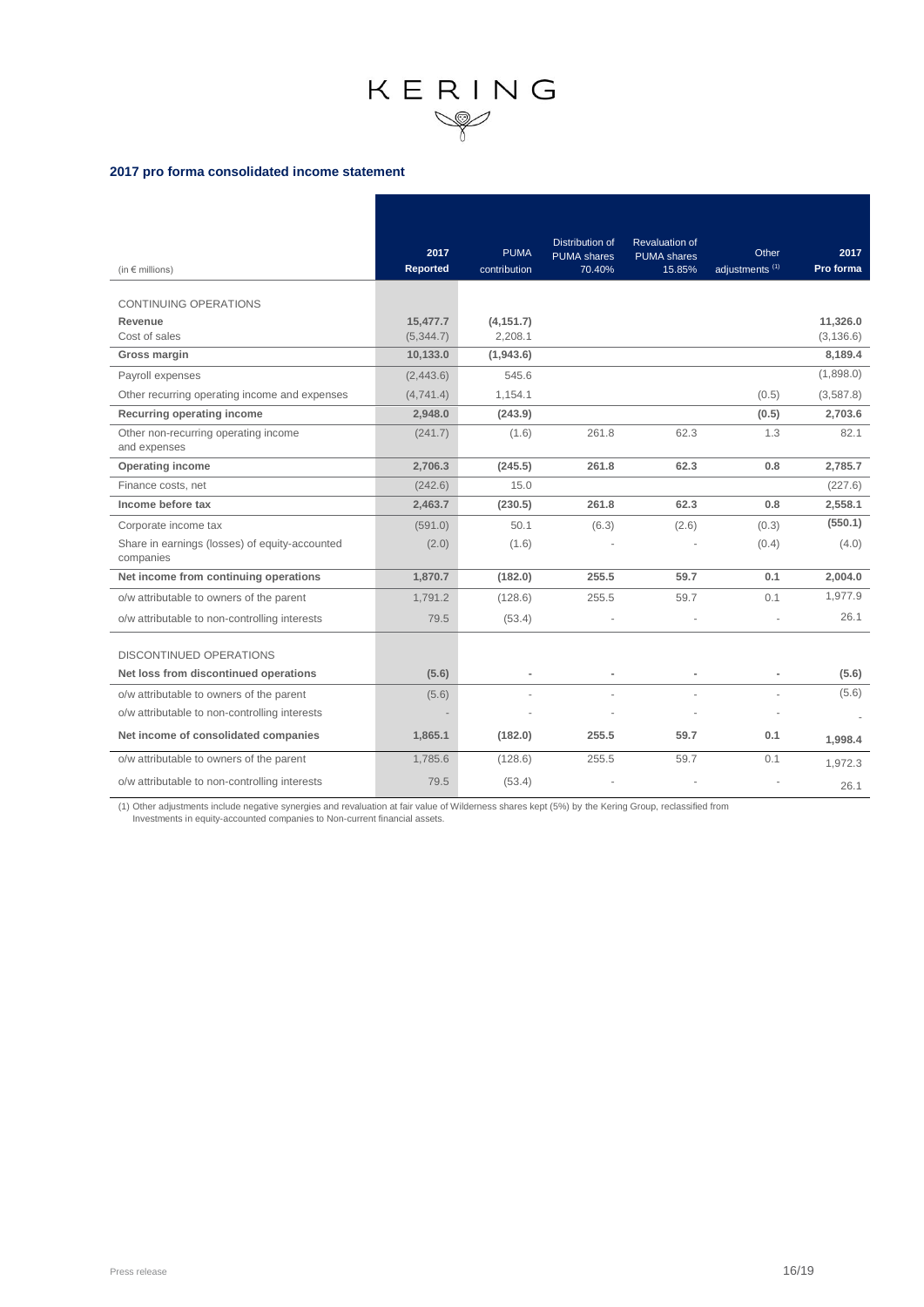#### **2017 pro forma earnings per share**

| (in $\epsilon$ millions)                                                                                         | 2017<br>Reported | <b>PUMA</b><br>contribution | Distribution of<br><b>PUMA</b> shares<br>70.40% | <b>Revaluation of</b><br><b>PUMA</b> shares<br>15.85% | Other<br>adjustments     | 2017<br>Pro forma |
|------------------------------------------------------------------------------------------------------------------|------------------|-----------------------------|-------------------------------------------------|-------------------------------------------------------|--------------------------|-------------------|
| Net income attributable to owners of the parent                                                                  | 1,785.6          | (128.6)                     | 255.5                                           | 59.7                                                  | 0.1                      | 1,972.3           |
| Earnings per share (in $\epsilon$ )                                                                              | 14.17            | (1.02)                      | 2.03                                            | 0.47                                                  |                          | 15.65             |
| Fully diluted earnings per share (in $\epsilon$ )                                                                | 14.17            | (1.02)                      | 2.03                                            | 0.47                                                  | ٠                        | 15.65             |
| Net income from continuing operations<br>attributable to owners of the parent                                    | 1.791.2          | (128.6)                     | 255.5                                           | 59.7                                                  | 0.1                      | 1,977.9           |
| Earnings per share (in $\epsilon$ )                                                                              | 14.22            | (1.02)                      | 2.03                                            | 0.47                                                  | ۰                        | 15.70             |
| Fully diluted earnings per share (in $\epsilon$ )                                                                | 14.22            | (1.02)                      | 2.03                                            | 0.47                                                  | ٠                        | 15.70             |
| Net income from continuing operations<br>(excluding non-recurring items) attributable to<br>owners of the parent | 2,001.9          | (127.0)                     |                                                 |                                                       | $\overline{\phantom{0}}$ | 1,874.9           |
| Earnings per share (in $\epsilon$ )                                                                              | 15.89            | (1.01)                      | $\overline{\phantom{a}}$                        |                                                       | ٠                        | 14.88             |
| Fully diluted earnings per share (in $\epsilon$ )                                                                | 15.89            | (1.01)                      |                                                 |                                                       | ۰                        | 14.88             |

#### **2017 pro forma consolidated statement of comprehensive income**

| (in $\epsilon$ millions)                           | 2017<br>Reported | <b>PUMA</b><br>contribution | <b>Distribution</b><br>of PUMA<br>shares<br>70.40% | <b>Revaluation of</b><br><b>PUMA</b> shares<br>15.85% | Other<br>adjustments | 2017<br>Pro forma |
|----------------------------------------------------|------------------|-----------------------------|----------------------------------------------------|-------------------------------------------------------|----------------------|-------------------|
| Net income                                         | 1,865.1          | (182.0)                     | 255.5                                              | 59.7                                                  | 0.1                  | 1,998.4           |
| Actuarial gains and losses <sup>(1)</sup>          | 20.1             | (1.0)                       |                                                    |                                                       |                      | 19.1              |
| Total items not reclassified to income             | 20.1             | (1.0)                       |                                                    |                                                       |                      | 19.1              |
| Foreign exchange gains and losses                  | (249.5)          | 107.4                       |                                                    |                                                       |                      | (142.1)           |
| Cash flow hedges $(1)$                             | 45.2             | 98.8                        |                                                    |                                                       |                      | 144.0             |
| Available-for-sale financial assets <sup>(1)</sup> | 3.9              | (3.8)                       |                                                    |                                                       |                      | 0.1               |
| Total items to be reclassified to income           | (200.4)          | 202.4                       |                                                    |                                                       |                      | 2.0               |
| Other comprehensive income (loss), net of tax      | (180.3)          | 201.4                       |                                                    |                                                       |                      | 21.1              |
| Total comprehensive income                         | 1,684.8          | 19.4                        | 255.5                                              | 59.7                                                  | 0.1                  | 2,019.5           |
| o/w attributable to owners of the parent           | 1,648.7          | 40.6                        | 255.5                                              | 59.7                                                  | 0.1                  | 2,004.6           |
| o/w attributable to non-controlling interests      | 36.1             | (21.2)                      | $\overline{\phantom{a}}$                           | ٠                                                     |                      | 14.9              |

*(1) Net of tax.*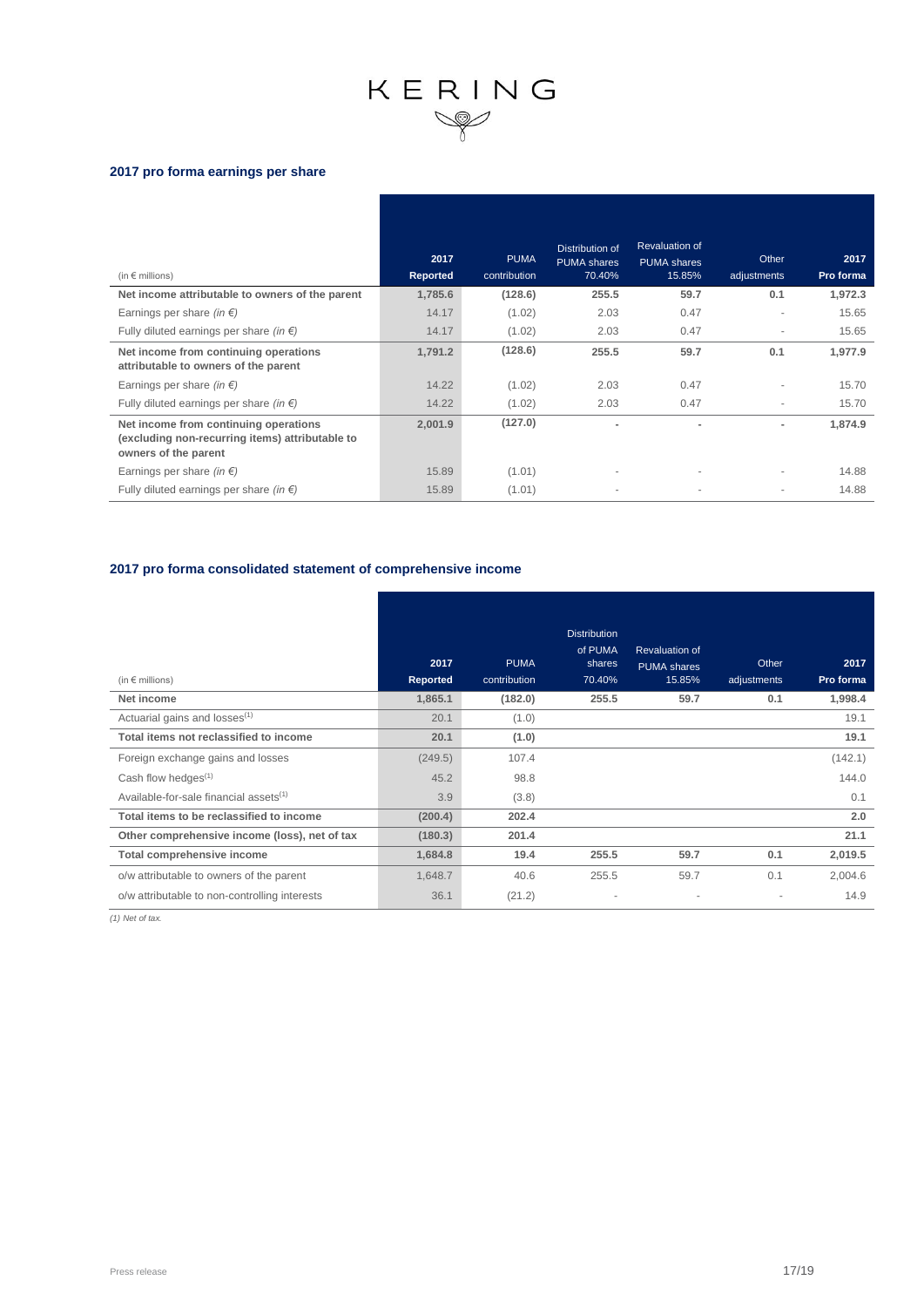#### **Pro forma consolidated statement of financial position as of December 31, 2017**

|                                                                |                 |              | <b>Distribution of</b> | <b>Revaluation of</b> |                            |           |
|----------------------------------------------------------------|-----------------|--------------|------------------------|-----------------------|----------------------------|-----------|
| Assets                                                         | 2017            | <b>PUMA</b>  | <b>PUMA</b> shares     | <b>PUMA</b> shares    | Other                      | 2017      |
| (in $\epsilon$ millions)                                       | <b>Reported</b> | contribution | 70.40%                 | 15.85%                | adjustments <sup>(1)</sup> | Pro forma |
| Goodwill                                                       | 3,421.2         | (977.2)      |                        |                       |                            | 2,444.0   |
| Brands and other intangible assets                             | 11,159.0        | (3,653.3)    |                        |                       |                            | 7,505.7   |
| Property, plant and equipment                                  | 2,267.6         | (274.0)      |                        |                       |                            | 1,993.6   |
| Investments in equity-accounted companies                      | 48.6            | (16.6)       |                        |                       | (4.8)                      | 27.2      |
| <b>PUMA</b> shares                                             |                 | 4,017.9      | (3,279.4)              | 121.6                 |                            | 860.1     |
| Non-current financial assets                                   | 364.3           | (49.8)       |                        |                       | 5.7                        | 320.2     |
| Deferred tax assets                                            | 964.6           | (186.6)      | (0.6)                  |                       | (0.3)                      | 777.1     |
| Other non-current assets                                       | 35.4            | (20.2)       |                        |                       |                            | 15.2      |
| Non-current assets                                             | 18,260.7        | (1, 159.8)   | (3, 280.0)             | 121.6                 | 0.6                        | 13,943.1  |
| Inventories                                                    | 2,699.1         | (778.5)      |                        |                       |                            | 1,920.6   |
| Trade receivables                                              | 1,366.5         | (503.7)      |                        |                       |                            | 862.8     |
| Current tax receivables                                        | 78.6            | (26.8)       |                        |                       |                            | 51.8      |
| Other current financial assets                                 | 155.6           | (25.2)       |                        |                       |                            | 130.4     |
| Other current assets                                           | 880.3           | (153.7)      |                        |                       | (0.5)                      | 726.1     |
| Cash and cash equivalents                                      | 2,136.6         | (415.0)      |                        |                       |                            | 1,721.6   |
| <b>Current assets</b>                                          | 7,316.7         | (1,902.9)    |                        |                       | (0.5)                      | 5,413.3   |
| <b>TOTAL ASSETS</b>                                            | 25,577.4        | (3,062.7)    | (3,280.0)              | 121.6                 | 0.1                        | 19,356.4  |
| Equity and liabilities                                         |                 |              |                        |                       |                            |           |
| Share capital                                                  | 505.2           |              |                        |                       |                            | 505.2     |
| Capital reserves                                               | 2,428.3         |              |                        |                       |                            | 2,428.3   |
| <b>Treasury shares</b>                                         |                 |              |                        |                       |                            |           |
| <b>Translation adjustments</b>                                 | (131.7)         | 102.8        | (83.9)                 | (18.9)                |                            | (131.7)   |
| Remeasurement of financial instruments                         | 76.0            | 25.8         | (21.1)                 | (4.7)                 |                            | 76.0      |
| Other reserves                                                 | 9,070.4         | (451.3)      | (3, 195.7)             | 142.7                 | 0.1                        | 5,566.2   |
| Equity attributable to owners of the<br>parent                 | 11,948.2        | (322.7)      | (3,300.7)              | 119.1                 | 0.1                        | 8,444.0   |
| Non-controlling interests                                      | 678.2           | (523.3)      |                        |                       |                            | 154.9     |
| <b>Total equity</b>                                            | 12,626.4        | (846.0)      | (3,300.7)              | 119.1                 | 0.1                        | 8,598.9   |
| Non-current borrowings                                         | 4.245.5         | (32.8)       |                        |                       |                            | 4,212.7   |
| Other non-current financial liabilities                        | 0.7             |              |                        |                       |                            | 0.7       |
| Provisions for pensions and other post-<br>employment benefits | 125.7           | (29.7)       |                        |                       |                            | 96.0      |
| Other non-current provisions                                   | 55.5            | (21.5)       |                        |                       |                            | 34.0      |
| Deferred tax liabilities                                       | 2,712.2         | (1,057.0)    |                        | 2.5                   |                            | 1,657.7   |
| Other non-current liabilities                                  | 48.8            | (3.0)        |                        |                       |                            | 45.8      |
| <b>Non-current liabilities</b>                                 | 7,188.4         | (1, 144.0)   |                        | 2.5                   |                            | 6,046.9   |
| Current borrowings                                             | 939.7           | (29.3)       |                        |                       |                            | 910.4     |
| Other current financial liabilities                            | 367.6           | (75.2)       |                        |                       |                            | 292.4     |
| Trade payables                                                 | 1,240.7         | (646.1)      |                        |                       |                            | 594.6     |
| Provisions for pensions and other post-<br>employment benefits | 10.7            |              |                        |                       |                            | 10.7      |
| Other current provisions                                       | 182.4           | (25.1)       |                        |                       |                            | 157.3     |
| <b>Current tax liabilities</b>                                 | 815.4           | (54.8)       | 5.7                    |                       |                            | 766.3     |
| Other current liabilities                                      | 2,206.1         | (242.2)      | 15.0                   |                       |                            | 1,978.9   |
| <b>Current liabilities</b>                                     | 5,762.6         | (1,072.7)    | 20.7                   |                       |                            | 4,710.6   |
| <b>TOTAL EQUITY AND LIABILITIES</b>                            | 25,577.4        | (3,062.7)    | (3,280.0)              | 121.6                 | 0.1                        | 19,356.4  |

(1) Other adjustments include negative synergies and revaluation at fair value of Wilderness shares kept (5%) by the Kering Group, reclassified from Investments in equity-accounted companies to Non-current financial assets.